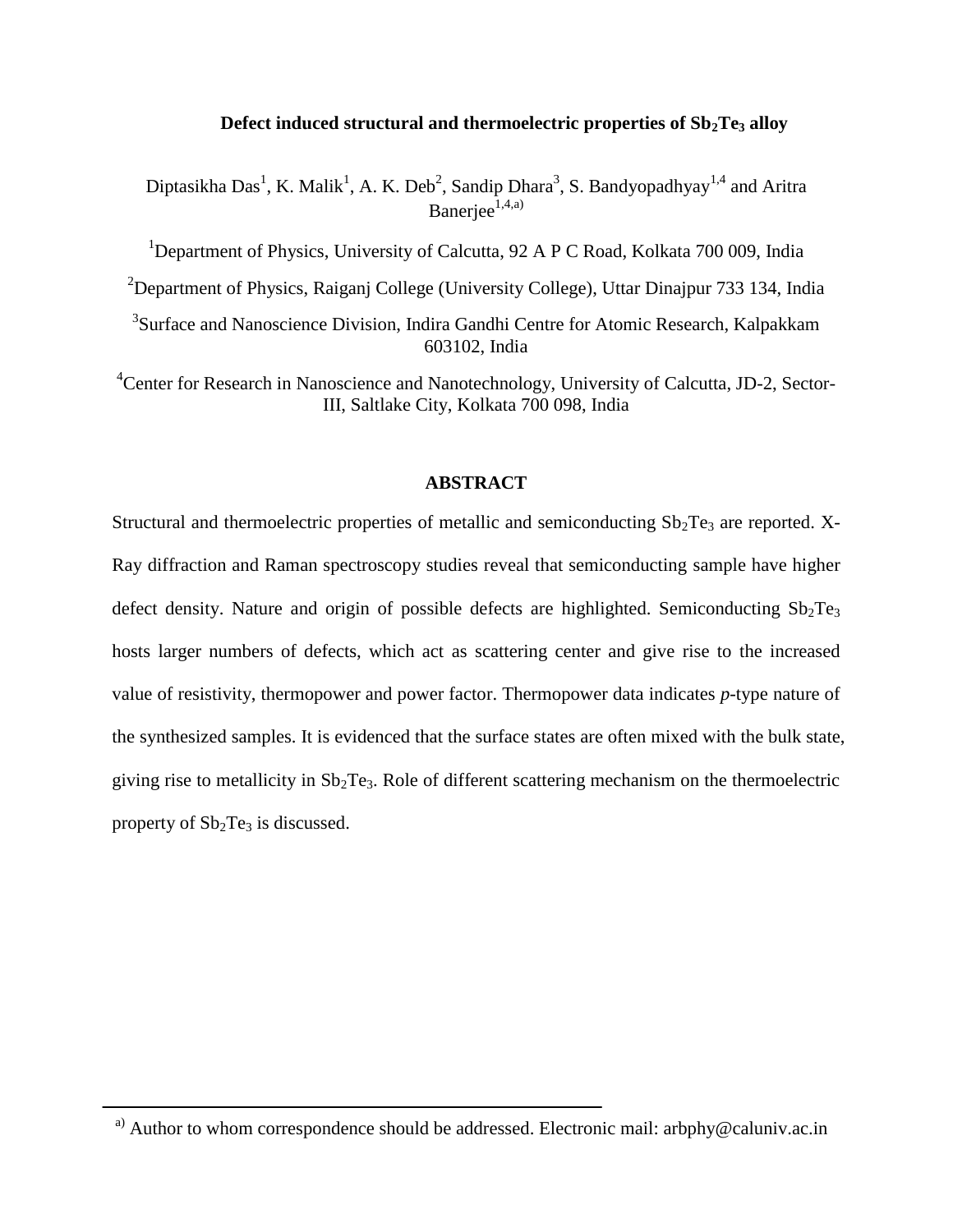# **I. INTRODUCTION**

In Sb-Te system,  $Sb_2Te_3$  is the most stable compound.  $Sb_2Te_3$  is a well-known thermoelectric (TE) material for near room temperature applications and plays a significant role in TE technology.<sup>1,2</sup> Recently, much attention has been paid to the study of  $Sb_2Te_3$  and related other layered stoichiometric compounds for the realization of a new class of quantum matter and topological insulator (TI).<sup>3,4</sup> A TI has a band gap in the bulk, however gapless Dirac like surface states are protected by time-reversal symmetry. These topologically protected surface states hold great promise for potential applications, including field effect transistors, infra-red (IR)-terahertz (THz) detectors, magnetic field sensors, quantum computations and others.<sup>1,3,5</sup> Apart from being TE material and its new role as TIs,  $Sb<sub>2</sub>Te<sub>3</sub>$  is utilized in chalcogenide alloys as the phase changing materials for information storage.<sup>6</sup> Although  $Sb_2Te_3$  and related other compounds like  $Bi<sub>2</sub>Se<sub>3</sub>$ ,  $Bi<sub>2</sub>Te<sub>3</sub>$  and others are being extensively studied, it is important to characterize them for their temperature dependent physical properties more accurately for device designing. It is also essential to understand the scattering mechanism, role of defects and study their effect on structural and transport properties in order to achieve the best device performance.

The efficiency of a TE material is evaluated by the term figure of merit (*ZT*), a dimensionless quantity, defined as  $ZT = \frac{S^2}{T}$  $\rho\kappa$  $=\frac{b}{r}T$ , where *S*,  $\rho$  and  $\kappa$  are Seebeck coefficient, electrical resistivity, and thermal conductivity of the TE material, respectively.<sup>7</sup> An efficient TE material should possess high *ZT*. To improve the *ZT* value, high power-factor (  $PF = \frac{S^2}{S}$  $\rho$  $=\frac{5}{2}$ ) and low  $\kappa$  must be obtained simultaneously.

2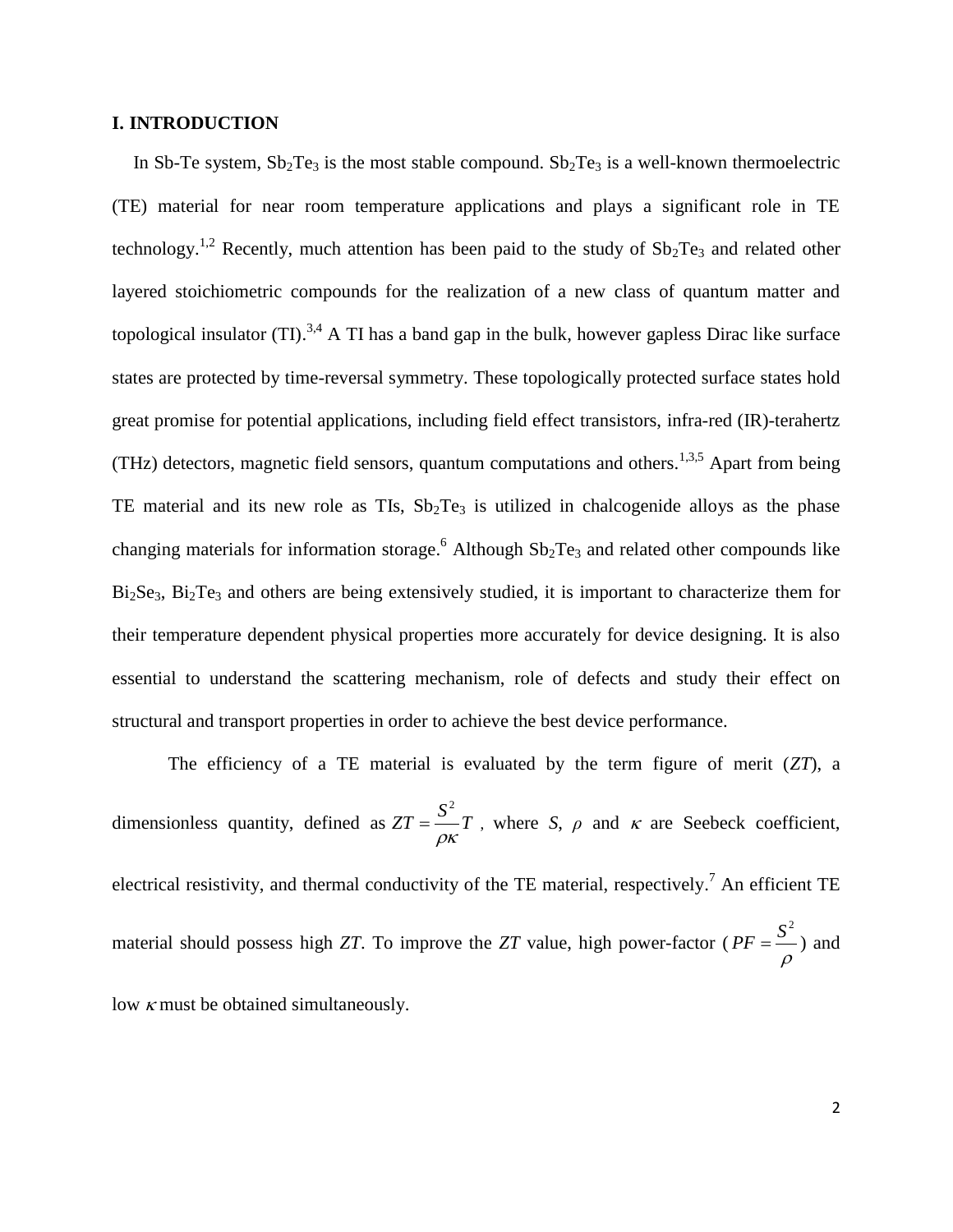$Sb<sub>2</sub>Te<sub>3</sub>$  is a layered compound which crystallizes in rhombohedral phase having symmetry space group  $R\overline{3}m - D_{3d}^5$  with two fold and three fold axes of symmetry  $C_2$  and  $C_3$ , respectively. Periodically ordered layers, in the plane perpendicular to the  $C_3$  axis form the crystal lattice of  $Sb_2Te_3$ . Each layer consists of five atomic planes ordered in the following sequence: Te<sup>1</sup>-Sb-Te<sup>2</sup>-Sb-Te<sup>1</sup>, where Te<sup>1</sup> and Te<sup>2</sup> denote the positions of Te atoms. Each of the five atomic planes is referred to as a quintuple (QL) layer and a weak Van-der-Waals interaction exists between the adjacent layers.<sup>8,3</sup> This weak Van-der-Waals interaction between the QLs leads to the interesting physical properties in  $Sb<sub>2</sub>Te<sub>3</sub>$  and related materials. The weak interlayer interaction usually involves antisite (AS) defects, i.e., Sb atoms in Te position in  $Sb_2Te_3$ . Due to such native defects,  $Sb_2Te_3$  always shows a *p*-type conductivity with hole concentration up to  $10^{20}$  cm<sup>-3,8,9</sup> Often it has been reported that the temperature dependent  $\rho$  ( $\rho(T)$ ) data depicts metallic behavior, i.e., the value of  $\rho$  is increased with the increase of temperature in Sb<sub>2</sub>Te<sub>3</sub> system.<sup>3,9-11</sup> Dutta *et al.*<sup>3</sup> pointed out the role of surface states for such metallic  $\rho(T)$  data, observed in bulk  $Sb_2Te_3$  and related TIs. However, it may be pointed out that  $Sb_2Te_3$  is a narrow band gap  $(E_g)$  semiconductor. The  $E_g$  in  $Sb_2Te_3$ , appearing because of the energy separation between the top of upper valence band (UVB) and bottom of lower conduction band (LCB), is reported to be around 200 meV.<sup>10,12</sup> Direct measurements by tunnelling experiments reveal that  $E<sub>g</sub> = 238$  meV at room temperature and the value increases to around 260 meV at 4.2 K.<sup>13</sup>

For further understanding of the TE property of  $Sb<sub>2</sub>Te<sub>3</sub>$  based alloy, we have synthesized both metallic and semiconducting  $Sb<sub>2</sub>Te<sub>3</sub>$  samples by tuning the preparation condition. Here, we report the detailed structural analysis, temperature dependent transport properties, viz,  $\rho(T)$  and temperature dependent S  $(S(T))$ , of both metallic and semiconducting  $Sb_2Te_3$  samples. We have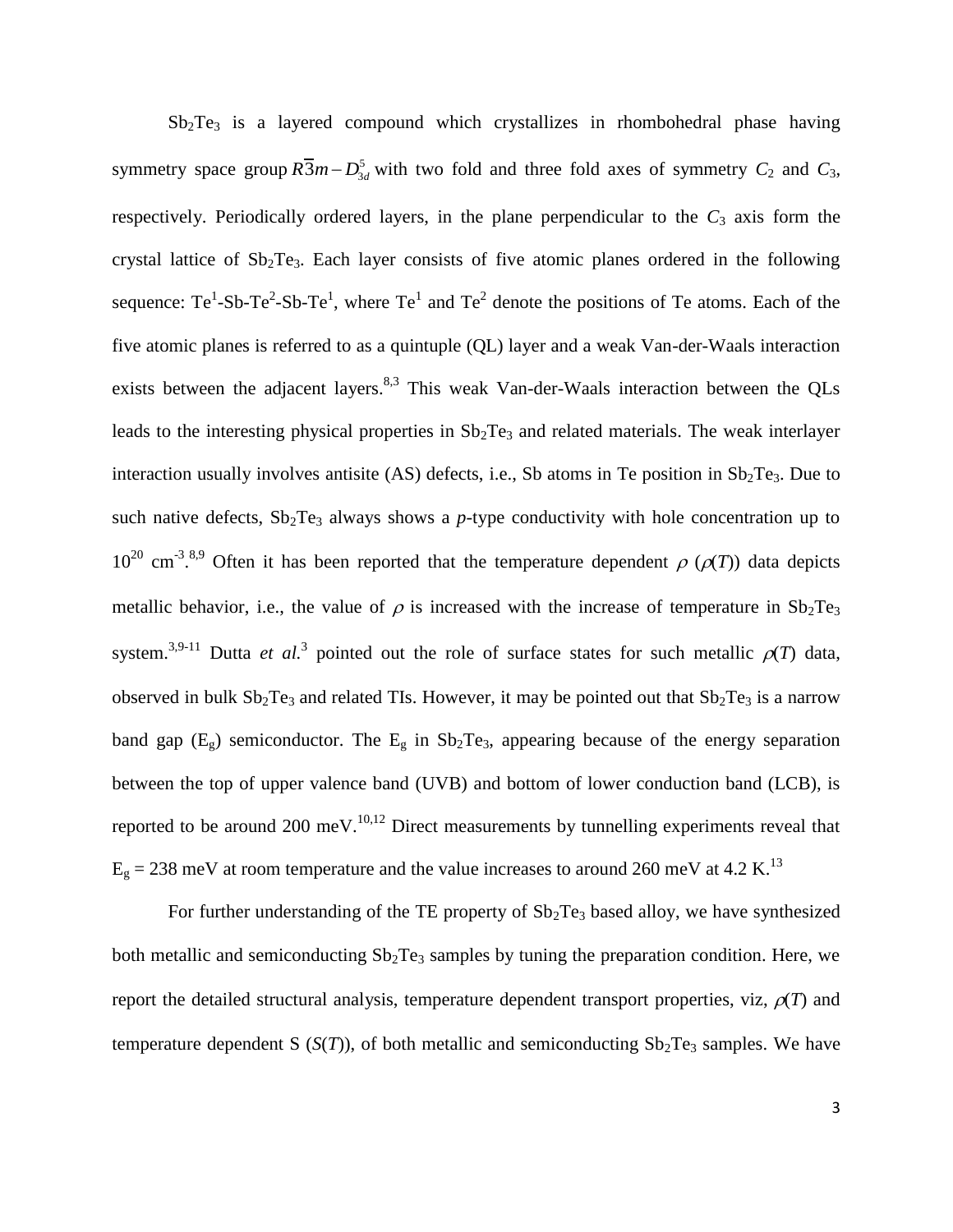also specifically emphasised on the estimation of PF value for the synthesized samples and a comparison has been made for their TE properties. Further, an attempt has been made to elucidate the origin of metallic and semiconducting  $Sb_2Te_3$  and find out its correlation with the estimated TE property.

## **II. EXPERIMENTAL DETAILS**

Polycrystalline  $Sb<sub>2</sub>Te<sub>3</sub>$  samples were synthesized by solid state reaction method. Two types of  $Sb_2Te_3$  samples, *viz.*, metallic  $(S1)$  and semiconducting  $(S2)$ , were prepared by tuning the cooling rate of the melted mixture. Stoichiometric amount of Sb and Te (each of purity 99.999%; Alfa Aesar, UK) were sealed in quartz tube under pressure  $10^{-3}$  Pa to avoid the oxidation. Vacuum sealed quartz ampoules were initially annealed at temperature 1123 K for 24 h. It is then sintered at 893 K for 96 h to homogenize the alloys, followed by liquid Nitrogen quenching. S1 was cooled from 1123 K to 893 K at 5 K/h, whereas S2 was cooled at 8 K/h in the same temperature range.

The structural characterization of the synthesized  $Sb<sub>2</sub>Te<sub>3</sub>$  alloys were carried out using powder X-ray diffractometer (Model: X'Pert Powder, PANalytical) with  $Cu$ - $K_{\alpha}$  radiation of wavelength 0.15418 nm. All the X-ray diffraction (XRD) measurements were performed on powdered samples in the range of  $10^0 \le 20 \le 120^0$  in 0-20 geometry. Rietveld refinement technique, utilizing *Materials Analysis Using Diffraction* (MAUD) program, was used to perform in depth structural analysis of the samples.<sup>14,15</sup> Standard Si was used to determine the instrumental profile.<sup>16</sup>  $\rho(T)$  was measured using conventional four probe method down to 10 K. Electrical contacts were made by silver paste, cured at room temperature. *S(T)* of the synthesized samples, down to 20 K was measured using standard differential technique. A small temperature gradient  $(\Delta T)$  was created across the sample and the voltage  $(\Delta E)$  developed between the hot and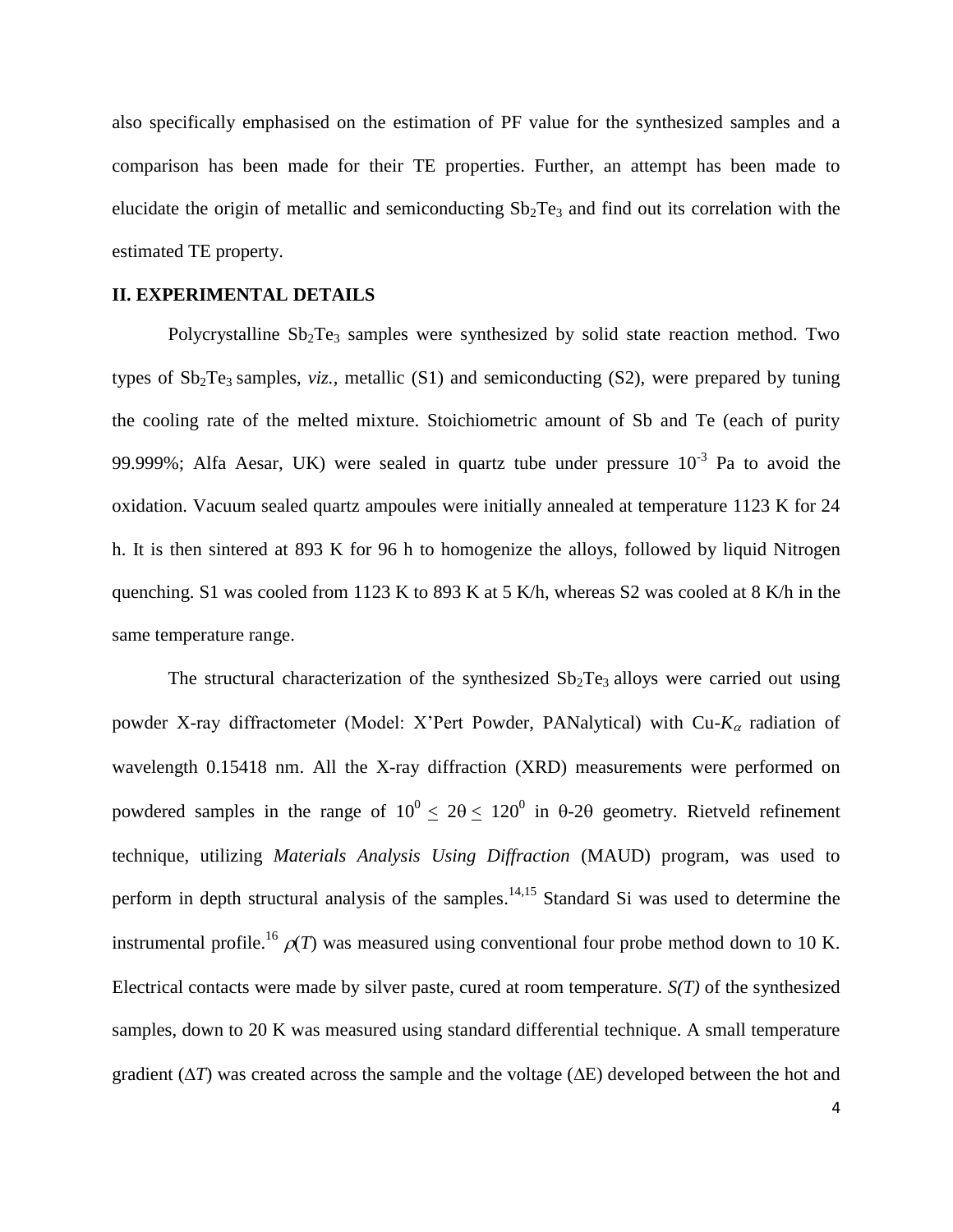cold end was measured. At a particular temperature, the thermopower was calculated from the slope of  $\Delta E$  versus  $\Delta T$  plot to eliminate any contribution from spurious emf. The  $\rho(T)$  and  $S(T)$ experiments were carried out on parallelepiped shaped samples of dimensions around 6 x 4 x 0.8 mm<sup>3</sup>. Room temperature Raman spectroscopic (inVia, Renishaw) studies were performed in the range of 50 to 400 cm<sup>-1</sup> using 514.5 nm of  $Ar^+$  laser using small flakes of respective samples with sub-micron focusing diameter (objective of 50X magnification with numerical aperture 0.8). An 1800 gr/mm grating was used for monochromatization with thermoelectric cooled charged coupled device (CCD) as detector in the back scattering configuration.

#### III. **RESULTS AND DISCUSSION**

XRD patterns recorded for both the synthesized samples, S1 and S2, are shown in Fig. 1.

The XRD spectra reveal that the samples are single phase in nature without the presence of any impurity phase, at least within the detectable limit of XRD. All the diffraction peaks are indexed with rhombohedral phase. As compared to S1, full width at half maxima (FWHM) of the diffraction peaks of S2 is broader and the corresponding peak intensities are smaller (Fig. 1). The broadening of diffraction peaks and lower intensity implies the inferior crystalline quality of the semiconducting sample. Broadening of XRD peaks is also associated with



FIG. 1. X-ray diffraction patterns of  $Sb_2Te_3$  alloy: (a) semiconducting (S2) and (b) metallic (S1) after Rietveld refinement.

the presence of defects. Increased number of defect density in S2, as also evidenced from Raman spectroscopy, resistivity and thermopower data (discussed later), might lead to the observed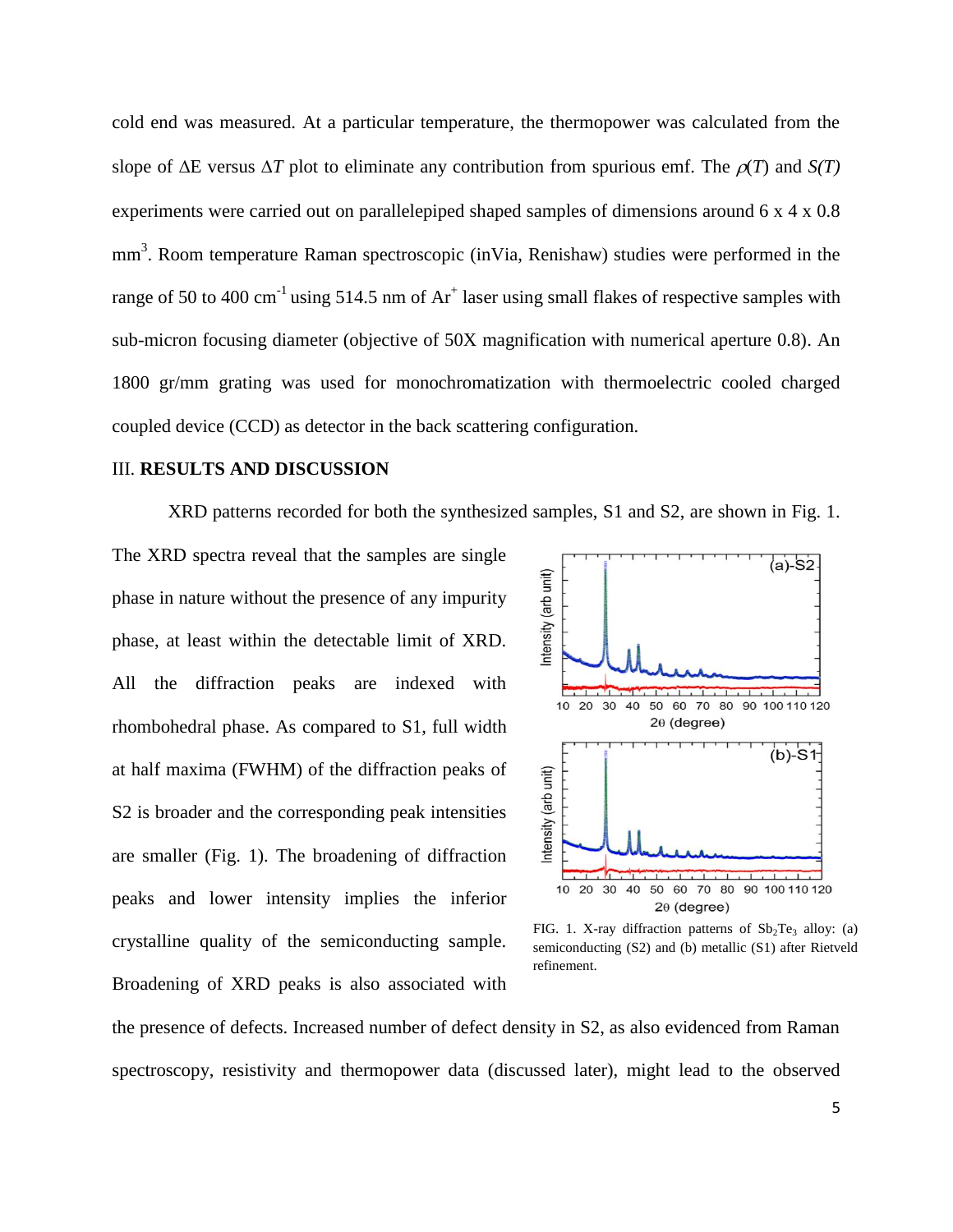inferior crystalline quality of S2. In addition, Rietveld refinement using the program  $MAUD<sup>15</sup>$ was also employed to perform in-depth structural analysis of the samples and the XRD patterns after refinement is also included in Fig. 1. We have performed the refinement using the atomic positions and substitutions of the synthesized  $Sb_2Te_3$  samples. Space group  $R\overline{3}m$  and point group  $D_{3d}$  were used for the refinement. The extracted unit cell parameters along with the corresponding goodness of fit (GoF) or  $\chi^2$  values and other refinement parameters like site occupancy, atomic positions, reliability parameters  $(R_w, R_b, R_{exp})$  along with other parameters are provided in Table I. It should be pointed out that the microstructural refinement according to the formalism of Popa, $17$  is capable of modeling both isotropic and anisotropic size and strain broadening. This has been used in the present Rietveld analysis. In order to confirm the isotropic/anisotropic nature of the synthesized samples, we performed Williamson-Hall (W-H) analysis.<sup>18,19</sup> The non-linearity of the experimental data points in the W-H plot confirms that the microstructure of both the  $Sb<sub>2</sub>T<sub>3</sub>$  samples are anisotropic i.e. direction dependent and hence refined according to the Popa model incorporated in Rietveld refinement code MAUD.<sup>17</sup> Here the volume-weighted crystallite sizes/particle sizes  $(D<sub>v</sub>)$  along  $\langle 0.06 \rangle$ , as obtained from Rietveld analysis with anisotropic line broadening scheme is considerably smaller (11 nm) with correspondingly higher values of strain in S2 in comparison with S1 (21 nm). On the other hand, it lies between 9 – 12 nm in other directions for S2 and 13-19 nm for S1 (Table I). The anisotropic size-strain analysis clearly reveals that the estimated grain size along individual planes is significantly smaller with correspondingly higher value of strain in S2. Further the Debye-Waller factors (B<sub>iso</sub>) or temperature factors for both S1 and S2 are quite high (Table I). One of the inherent reasons for this is the high background scattering and fluctuations in it. However, for the  $Sb_2Te_3$  system AS defect is quite common.<sup>8,9</sup> Sb atoms may occupy off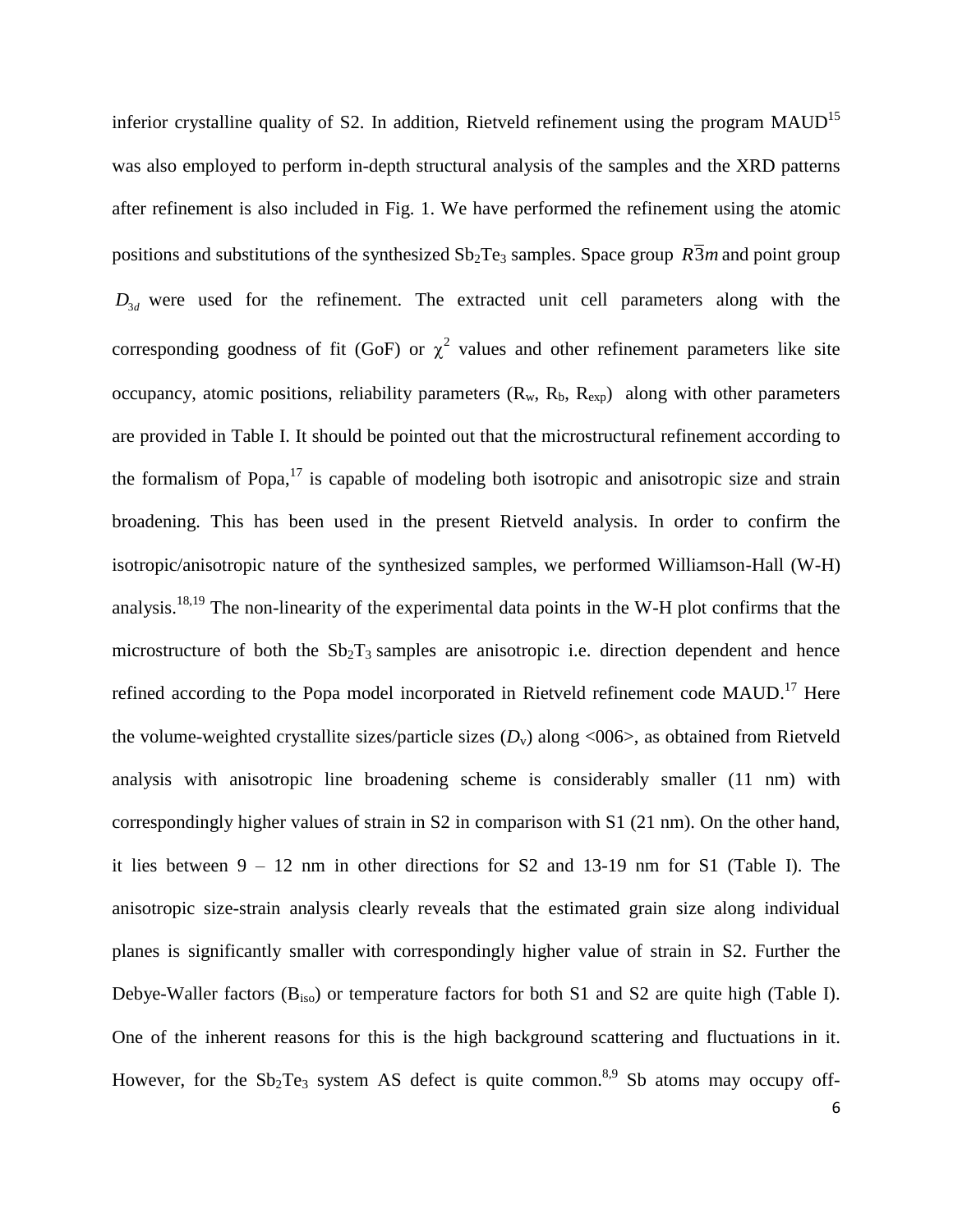centered position because of difference in ionic sizes of Sb and Te. This kind of off-centering leads to the departure from rhombohedral structure locally, giving rise to high  $B_{iso}$  values.<sup>20</sup>

Room temperature Raman spectrum (RS) for S1 and S2 are displayed in Fig. 2. It is noteworthy to mention that Raman spectroscopy is an excellent tool for providing useful structural information related to crystalline phase and stoichiometry of the samples.<sup>1</sup> As mentioned earlier,  $\text{Sb}_2 \text{Te}_3$  exhibits a layered rhombohedral crystal structure of space group  $R\overline{3}m$ . Each rhombohedral unit cell contains five atoms and consequently  $Sb<sub>2</sub>Te<sub>3</sub>$  exhibits fifteen normal modes at the  $\Gamma$  point of the Brillouin zone represented by the irreducible representation:  $\Gamma = 2(A_{1g} + E_g) + 3(A_{2u} + E_u)$ , where *g* and *u* represent the active Raman and IR modes, respectively.<sup>21,22</sup> Three of these modes are acoustic and twelve are optical phonons. Out of the twelve optical phonon modes, four modes e.g.,  $E_g^1$ ,  $E_g^2$ ,  $A_{1g}^1$ ,  $A_{1g}^2$  are Raman active in the frequency range 30-200 cm<sup>-1</sup>.<sup>5</sup> The  $A_{1g}^1$  and  $E_g^1$  modes occur at lower frequencies than the  $A_{1g}^2$  and  $E_g^2$  modes.<sup>1</sup> Sosso *et al*.<sup>21</sup> reported the

following active Raman modes for  $Sb<sub>2</sub>Te<sub>3</sub>$  at room temperature and ambient pressure, *E*<sup>g</sup> modes at 46 and 113  $\text{cm}^{-1}$  and  $A_{1g}$  modes at 62 and  $166 \text{ cm}^{-1}$ .

The RS of sample S1 (Fig. 2) clearly indicates the presence of three peaks centred at about 69, 112 and 166.6  $cm^{-1}$ . The position of the peaks are determined by fitting Lorentzian



FIG. 2. Room temperature Raman spectra of S2 and S1 samples indicating the Raman active  $A<sub>1</sub><sup>1</sup>$  $A_{_{\mathrm{lg}}}^{^{\mathrm{i}}}$  ,  $E_{_{\mathrm{e}}}^{^{2}}$  $E_{_{\mathrm{g}}}^{^{2}}$  ,  $A_{_{\mathrm{Ig}}}^{^{2}}$  $A_{1g}^2$  modes of  $Sb<sub>2</sub>Te<sub>3</sub>$  recorded under excitation at  $\lambda = 514.5$  nm. In addition, Raman spectrum of S2 shows presence of Raman active mode of Tellurium at  $135.5 \text{ cm}^{-1}$ .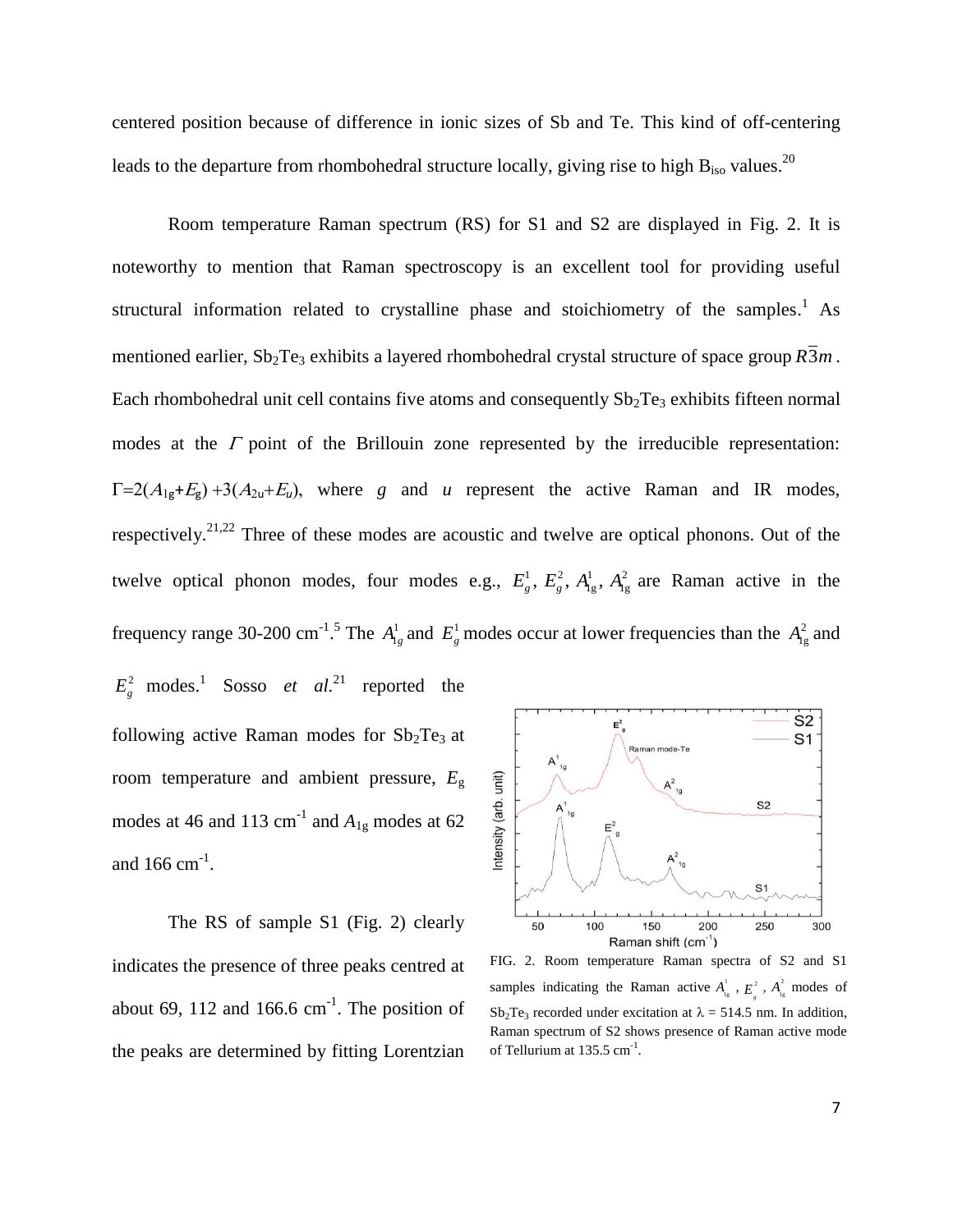function and compared with reported Raman active modes.<sup>21-23</sup> The 112 cm<sup>-1</sup> peak is attributed to Raman active  $E_g^2$  mode, while the peaks at 69 and 166.6 cm<sup>-1</sup> are attributed to Raman active  $A_{1g}^1$  and  $A_{1g}^2$  modes, respectively. The active Raman mode  $E_g^1$  at 46 cm<sup>-1</sup> is out of the range measured in this work. On the other hand, RS of sample S2 (Fig. 2) exhibits three peaks centred at about 66.3, 120, and 135.5 cm<sup>-1</sup> along with a broad low intensity peak at around 165 cm<sup>-1</sup>. The appearance of the new low intensity peak at 135.5 cm<sup>-1</sup> in S2 overlaps with 165 cm<sup>-1</sup> peak, making the later as a broad hump. Like RS of S1, all the reported Raman active modes of  $Sb_2Te_3$ in the measured experimental range viz.,  $E_g^2$  (120 cm<sup>-1</sup>),  $A_{1g}^1$  and  $A_{1g}^2$  (66.3 and 165 cm<sup>-1</sup>, respectively) are also clearly identified for S2 (Fig. 2). However, the peak centred at 135.5 cm<sup>-1</sup> is not associated with  $Sb<sub>2</sub>Te<sub>3</sub>$ . Identification of this peak is performed by comparing the spectrum with the reported RS of Sb, Te,  $Sb_2O_3$  and  $TeO_2$ .<sup>24</sup> The data reported by Torrie *et al.*<sup>25</sup> unambiguously indicates that the 135.5 cm<sup>-1</sup> peak can be attributed to Raman active mode of Te. Therefore RS reflects minute amount of Te segregation in semiconducting sample and thus S2 shows a microstructure formed of a matrix of  $Sb<sub>2</sub>Te<sub>3</sub>$  and segregated Te particles. Depending on annealing condition, partial segregation of elemental Te during the synthesis of  $Sb<sub>2</sub>Te<sub>3</sub>$  has also been reported by Abrikosov *et al.*<sup>26</sup> Since the diffraction peaks of crystalline Te, being present in small amounts, are not observed in the XRD pattern (Fig. 1). As shown in the XRD data, Fig. 2 also divulge that all the Raman active peaks of S2 are broadened as compared to S1. Broadening of Raman peaks is associated with the presence of defects, and amorphization.<sup>27</sup> Thus, in corroboration with XRD and Raman data it is quite justified to assume that the defect density in semiconducting  $Sb_2Te_3$  is higher than that for the metallic one. The defects in semiconducting  $Sb<sub>2</sub>Te<sub>3</sub>$  (S2) sample is mostly Te vacancy mediated point defects or its agglomeration. This is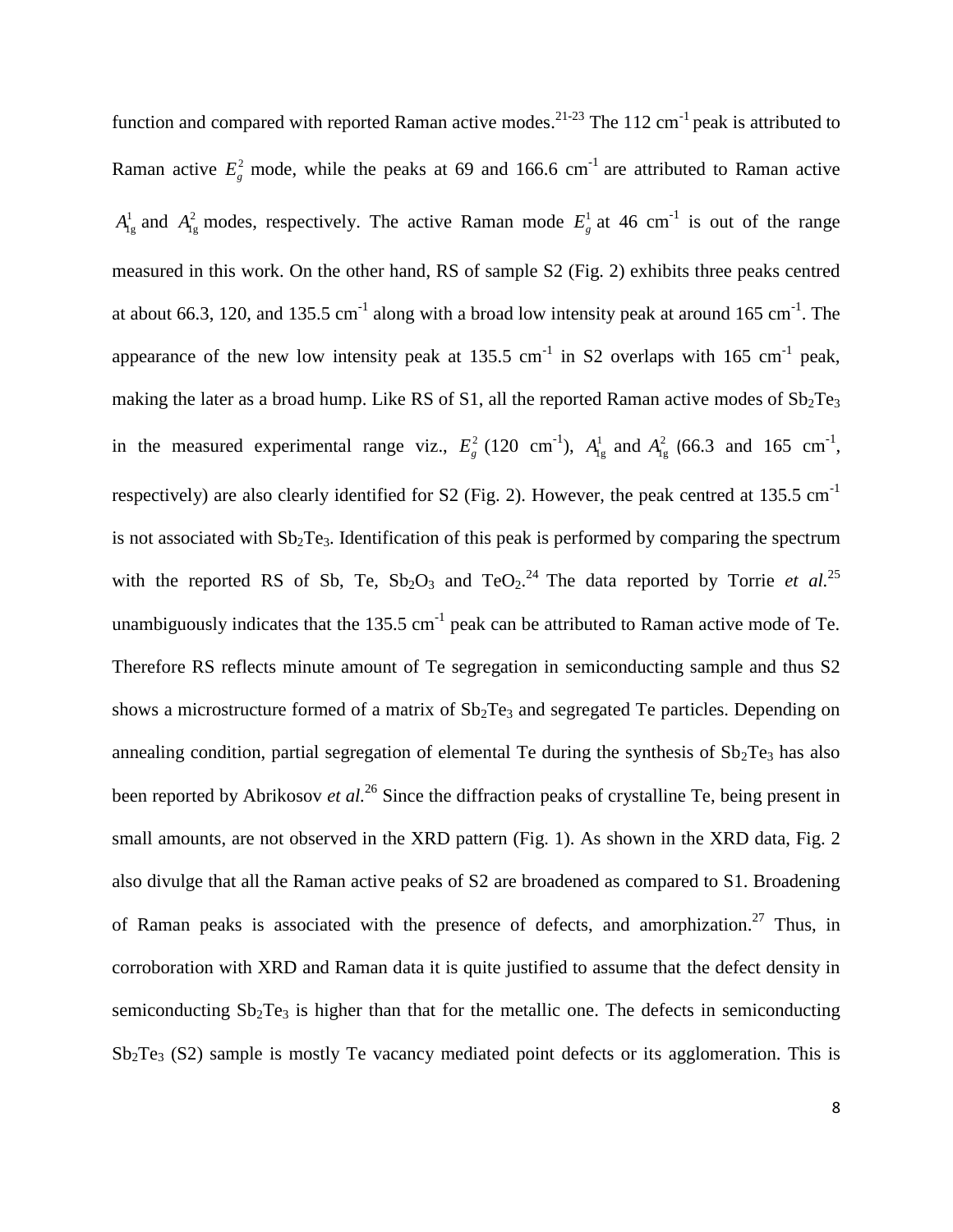further supported from the density of the samples, estimated using site occupancy and unit cell volume obtained from Rietveld Refinement data.<sup>18</sup> Density of S2 sample (6.521  $\pm$  9.45 x 10<sup>-3</sup> g cm<sup>-3</sup>) is slightly lower as compared to S1 sample  $(6.551 \pm 0.18 \times 10^{-3} \text{ g cm}^{-3})$ , due to the presence of Te vacancy.<sup>28</sup> The site occupancy parameter, as obtained from Rietveld refinement data, depicts that  $Te^2$  site in Te sublattice has vacancy of around 2.7% (Table I). Here it may be pointed out that the saturation vapor pressure of Sb and Te is 10 and 1000 Pa, respectively, at around 890 K (homogenization temperature).<sup>29</sup> Since S2 is cooled at a faster rate than that for S1, volatilization of Te atom may play a dominant role in introducing Te vacancies.<sup>30</sup> Moreover, Te vacancies ( $V_{Te}$ ) are easier to be generated than Sb vacancies ( $V_{Sb}$ ), because of higher saturation vapor pressure in the former. Thus, Te may have segregated in minute amount in the matrix of S2 sample.

The  $\rho$ -T curve of the polycrystalline Sb<sub>2</sub>Te<sub>3</sub> samples are shown in Fig. 3. Sample S1 45 depicts metallic behaviour, i.e., the value of 42  $\rho$  increases with increasing temperature. 39 Resistivity (µQ-m) Sample S2 shows semiconducting nature, 36 18 where the value of  $\rho$  decreases with 16 increasing temperature. Thus, the  $14$  $12$  $\rho(T)$  curves, measured in the temperature  $\mathbf 0$ range of 300 to 10 K, clearly indicate metallic and semiconducting nature of the



FIG. 3. Thermal variation of resistivity (ρ) of S2 and S1. Solid line indicates the power-law fit,  $\rho = \rho_0 + AT^n$  with n ~ 1.66 to the ρ(T) data for sample S1.

synthesized  $Sb_2Te_3$  samples. Figure 3 also reveals that the value of  $\rho$  for S2 is higher than that of S1. The observed increased value of  $\rho$  in S2 is intimately related to the increased impurity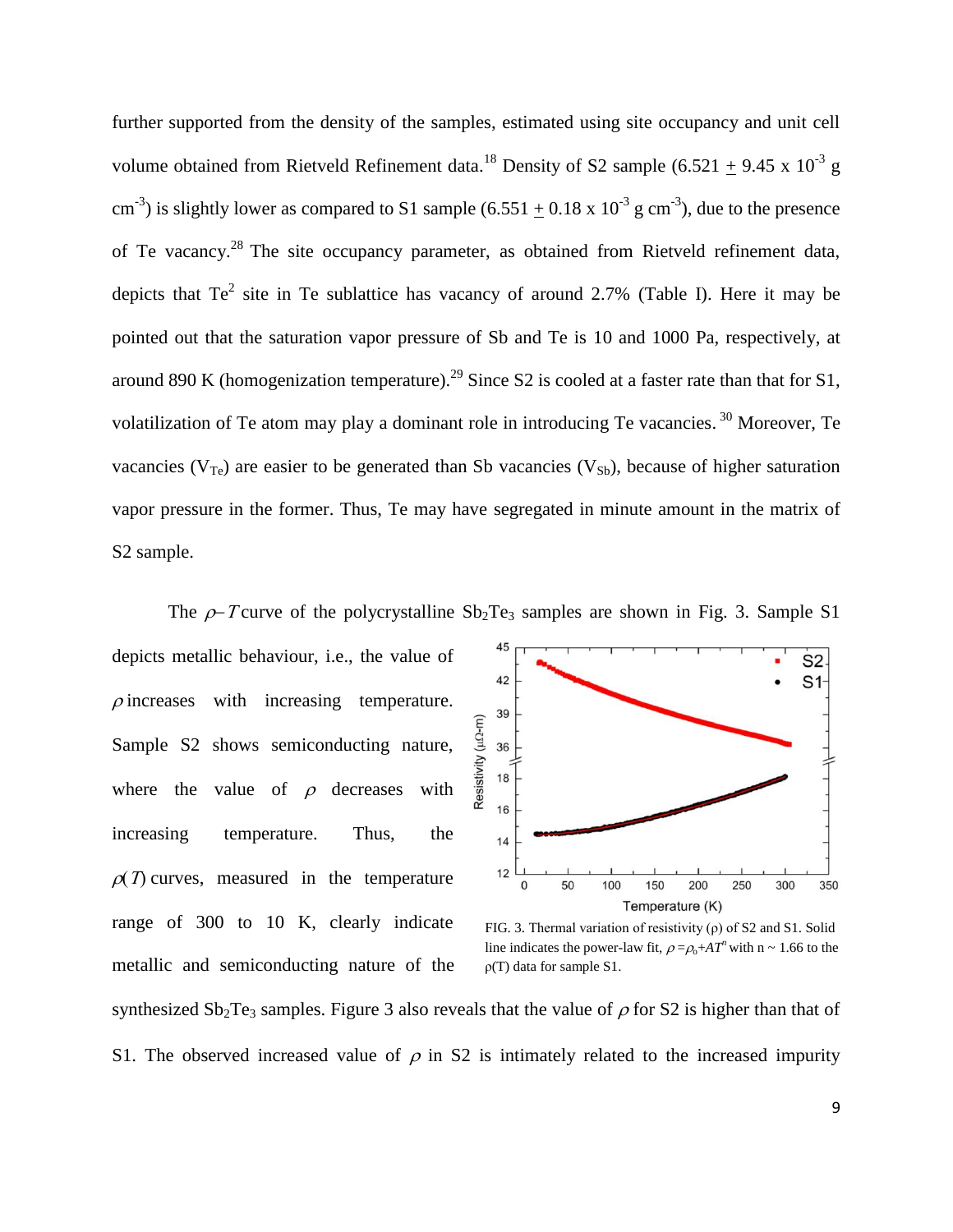10 scattering. It is quite plausible to assume that defects, viz.,  $V_{Te}$  as well as segregated elemental Te in the matrix of semiconducting  $Sb_2Te_3$  (S2) act as scattering sites. Thus  $\rho(T)$  also substantiate the XRD and Raman spectroscopic results, indicating that semiconducting  $Sb_2Te_3$ sample (S2) have higher defect density.  $Sb_2Te_3$  is a narrow band gap semiconductor. Near the band edge the energy spectrum of  $Sb<sub>2</sub>Te<sub>3</sub>$  has two valence bands; a light hole band or UVB and a heavy hole band or lower valence band (LVB). There are also two conduction bands, an upper conduction band (UCB) and LCB.<sup>8</sup> This semiconducting nature of  $Sb_2Te_3$  is correctly reflected in the  $\rho(T)$  data of S2. In addition,  $\rho(T)$  curve of S1 depicts good metallic behavior (Fig. 3). In accordance to some of the previous reports on  $Sb_2Te_3$ , the value of  $\rho(T)$  for S1 is also comparable to that of Bi<sub>2</sub>Se<sub>3</sub> and Bi<sub>2</sub>Te<sub>3</sub> crystals with carrier density around  $10^{18}$ - $10^{19}$  cm<sup>-</sup>  $3.3,9,10,31-33$  This is typical for heavily doped semiconductors and quite natural for  $Sb_2Te_3$  system, for which high hole concentration  $({\sim}10^{20} \text{ cm}^{-3})$  is already reported.<sup>3,9,10</sup> Blank *et al.*<sup>10</sup> explained the metallic behavior by the increase of the intrinsic carrier concentration at high temperatures in narrow band semiconductors. Excessive carrier concentration in  $Sb_2Te_3$  based TI is originated from inherent AS defects. The Fermi energy,  $E_F$  goes deep inside the bulk valance band resulting in metallic nature of the sample.<sup>34</sup> However, in comparison to the above mentioned reports for similar systems, the residual resistivity ratio ( $\rho_{300K}/\rho_{10K}$ ) of ~1.25 is little less than the earlier reports.<sup>3,31-33</sup> It should be mentioned that most of the reports are on single crystalline materials, whereas the present study is based on polycrystalline materials, where grain boundary plays a significant role. In the temperature region of 10-300 K, the  $\rho(T)$  curve of S1 is fitted with the power-law expression  $\rho = \rho_0 + AT^n$ . Boltzmann transport mechanism predicts,  $\rho_{eph} = AT^n$ , where  $\rho_{eph}$ is the resistivity for electron-electron (*e-e*) or electron-phonon (*e-ph*) interaction. The best fit value of *n* for S1 is 1.66. Similar value of *n* for  $Sb_2Te_3$  crystals was also reported by Dutta *et al.*<sup>3</sup>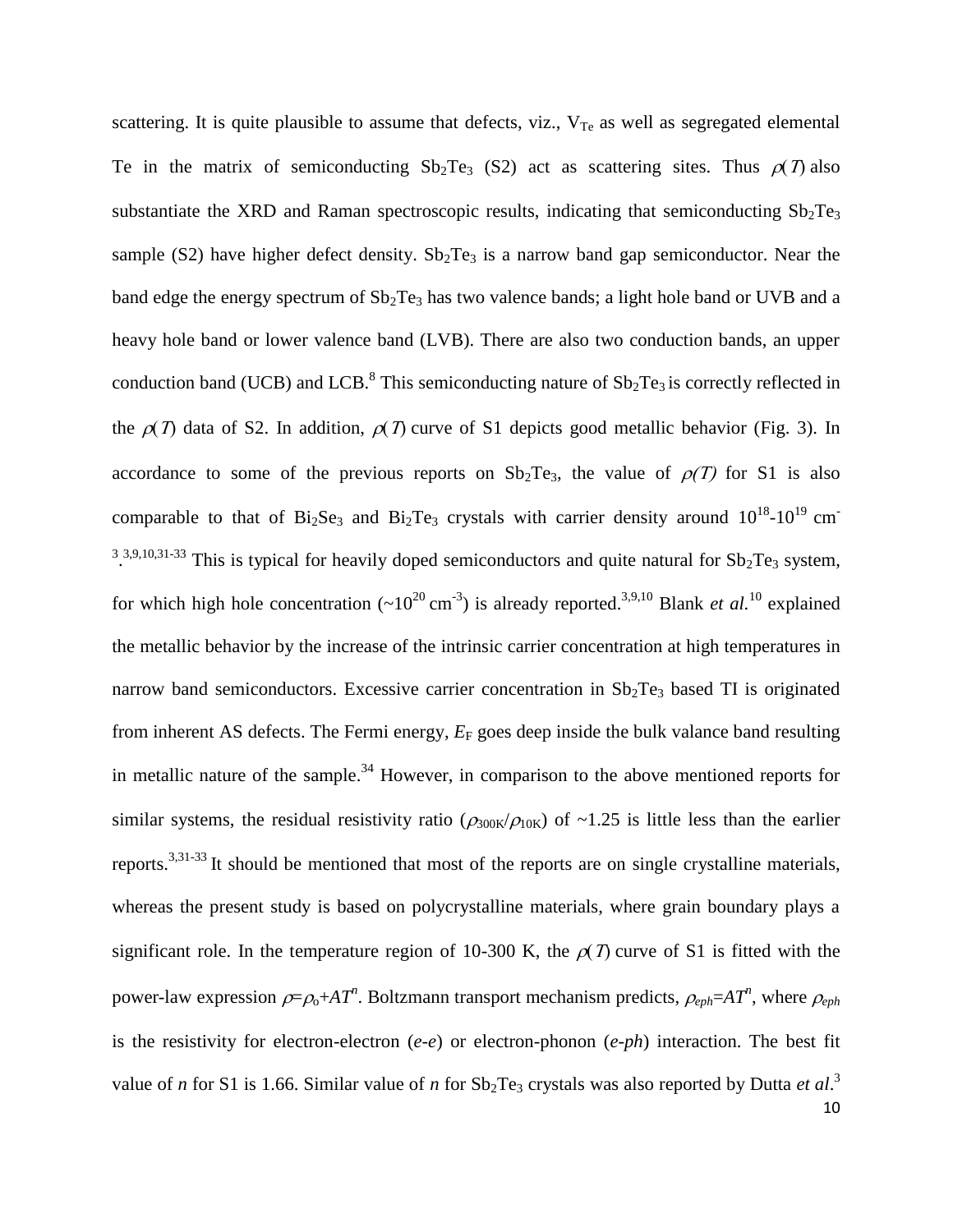In general, at low temperature  $\rho(T)$  follows  $T^2$  dependence for pure metal, where the value of  $\rho$ arises mostly because of the *e-e* 140 interaction.<sup>35</sup> In magnetic materials,  $\rho$ 120 Thermopower (µV/K) 100 shows  $T^{3/2}$ dependence in the low 80 temperature regime because of the 60 magnetic contribution to scattering. On 40 the other hand, we demonstrated the 20 contribution of both *e-e*  $(T^2)$  and *e-ph*  $(T^5)$  $\mathbf 0$  $\mathbf 0$ 50 100 scattering in resistivity for Bi-Sb alloy based TE materials.<sup>36</sup> Thus, the obtained



FIG. 4. Temperature dependence of thermopower (S) of semiconducting (S2) and metallic (S1)  $Sb<sub>2</sub>Te<sub>3</sub>$ . Solid lines indicate the best fit with equation  $S = AT + BT^3$ .

best fit value of 1.66 for the exponent does not classify this compound to hither-to-known conventional metallic system. As mentioned above,  $Sb<sub>2</sub>Te<sub>3</sub>$  is a well-known TI. For bulk samples of TIs, transport properties of the surface state are often mixed with the bulk state, which probably gives rise to the unusual value of the exponent in the metallic  $Sb_2Te_3$  (S1) sample. 3 Temperature dependent thermopower (Seebeck Coefficient, *S*) of S1 and S2 are shown in Fig. 4. The *S* of both the samples depicts positive value, which increases with increasing temperature. The positive value of *S* indicates hole transport, i.e., both the samples are *p*-type in nature.<sup>37</sup> According to Abrikosov *et al.*<sup>26</sup>, the Sb<sub>2</sub>Te<sub>3</sub> crystals prepared from the melt of stoichiometric composition 2Sb/3Te exhibit always a surplus of Sb. The underlying reason is that Te partially segregates during the growth. $^{26}$  The over-stoichiometric Sb atoms occupy, prevailingly the Te sites in the Te sublattice giving rise to AS defects. The *p*-type conductivity observed in Sb2Te<sup>3</sup> arises as a natural consequence of AS defects. The room temperature *S* values of S1 and S2 are about 60 and 115  $\mu$ V/K, respectively. For Sb<sub>2</sub>Te<sub>3</sub>, similar *S* value is also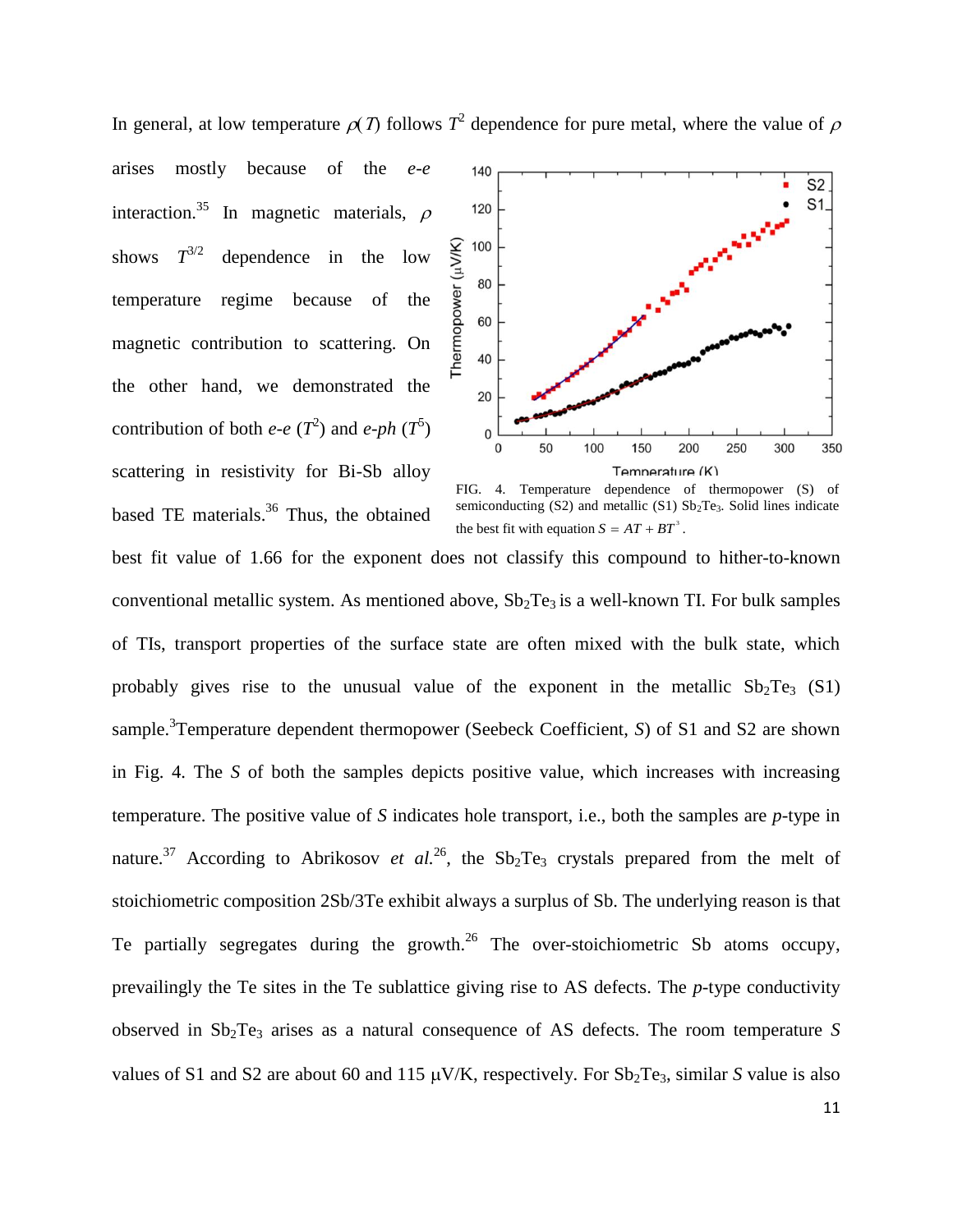reported by other research groups.<sup>37-40</sup> Further, the value of *S* for the semiconducting sample (S2) is higher than that for S1. It is noteworthy to mention that the value of  $\rho$  for S2 is also higher. It is realized that S2 hosts larger density of defect sites than that of S1. These defects act as scattering centre, enhancing the carrier scattering. This in a turn is reflected in the increased values of  $\rho$  and *S* for sample S2.

 Thus, due to the presence of different scattering sites, e.g., AS defect in both S1 and S2,  $V_{Te}$  type point defect or segregated Te predominantly in S2, different scattering mechanisms significantly influence the *S*(*T*) data. In order to extract their contribution, the corresponding *S*(*T*) data below Debye temperature  $(\theta_D)$  have been fitted with the equation,

$$
S = AT + BT^3 \tag{1}
$$

where,  $21.2$ 3 *B F*  $A = \frac{\pi^2 k}{2}$ *qE*  $=\frac{\pi k_B}{2\pi}$  and  $4\pi^4$ 5 *B D*  $B = \frac{4\pi^4 k}{I}$ *q*  $\pi$  $=\frac{4\pi k_B B}{5a\theta_B}$ . Here q is the charge of the carrier and  $k_B$  is the Boltzmann constant. It should be mentioned that *AT* is the contribution from diffusion thermopower, where carrier scattering plays a significant role. In the second term, B is the coefficient of carrierphonon  $(c-ph)$  interaction which is dependent on  $T^3$ .  $36,41,42$  Barnard explicitly demonstrated that the carrier-carrier scattering and carrier-impurity atom scattering mostly contribute in diffusion thermopower.<sup>42</sup> The value of  $\theta_D$  for binary alloys can be calculated from the Kopp-Neumann relation,

$$
\theta_D^{-3} = (1-x)\theta_1^{-3} + x\theta_2^{-3},\tag{2}
$$

where  $\theta_1$  and  $\theta_2$  are the Debye temperatures of the Sb and Te, respectively.<sup>43</sup> The estimated  $\theta_D$  of  $\mathrm{Sb}_2\mathrm{Te}_3$  is 154 K.<sup>44</sup>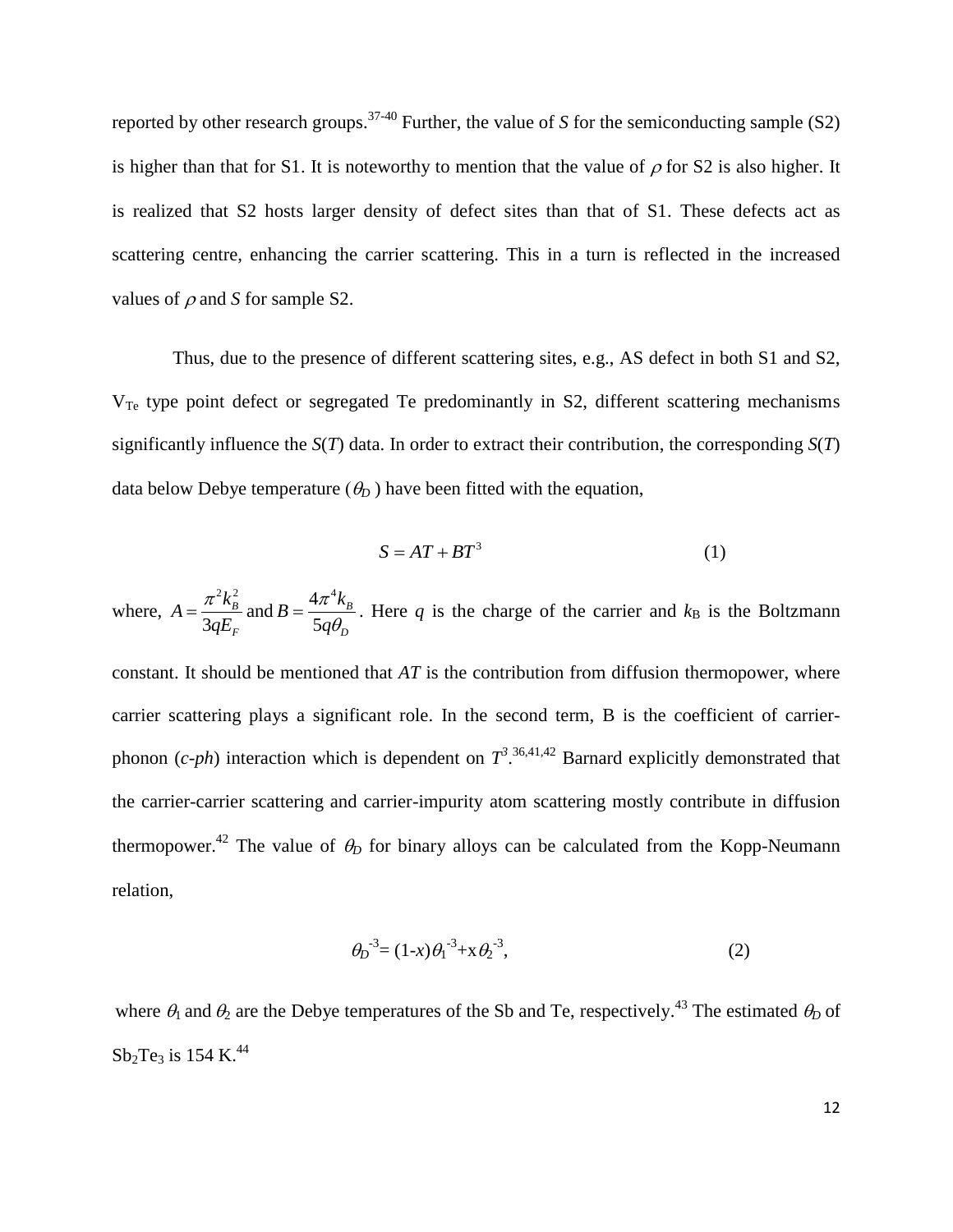The best fit curve of equation (1) with *S*(*T*) data for both the samples is included in Fig. 4 and the corresponding best fit values of *A* and *B* are provided in Table II. It is evidenced that both the scattering coefficients, A and B are higher for semiconducting  $Sb_2Te_3(S_2)$  than those for metallic one (S1). The higher defect density of S2 acts as scattering center and affects the thermal transport of carriers in S2 considerably, thus giving rise to higher value of estimated scattering coefficients. Furthermore, it should be pointed out that the scattering coefficient *A*

$$
(\frac{\pi^2 k_B^2}{3qE_F})
$$
 is inversely proportional to  $E_F$ . The semiconducting Sb<sub>2</sub>Te<sub>3</sub> (S2) sample is having

inherent Te vacancy  $(V_{Te})$  related point defects. The presence of vacancy related point defect leads to the depletion of carrier density in the system, which further lowers the  $E_F$ . The lowering of  $E_F$ , thus correctly leads to the increased value of observed scattering coefficient *A* for S2.<sup>45</sup> Increase in the measured values of *S* and/or  $\rho$  with decreasing carrier density for  $Sb_2T_3$  based system have already been reported by Draser *et al*. 39 and Lostak *et al*. <sup>40</sup> In addition, *c-ph* scattering coefficient (*B*) is also higher for S2 than that of S1. Phonon scattering plays a dominant role in an alloy because of the reason that the random point defects, created due to alloying, act as ideal scattering sites. It is worth mentioning that the contribution due to *c-ph* interaction dominates, as the temperature is increased. 36,41,46**,**47 It has been shown for doped metal di-silicides alloys and skutterudite compounds like In-filled CoSb<sub>3</sub>, the lower lattice thermal conductivity or better thermoelectric performance is likely due to point defect scattering and *c*-*ph* scattering, which increases with increasing temperature.<sup>45,47</sup> Also recently, Varshney *et al.*<sup>46</sup> has demonstrated that contribution due to *c-ph* increases with temperature and improves the thermopower value of polycrystalline manganites at higher temperature. The evidence of enhanced phonon scattering was also experimentally verified on SiGe based thermoelectric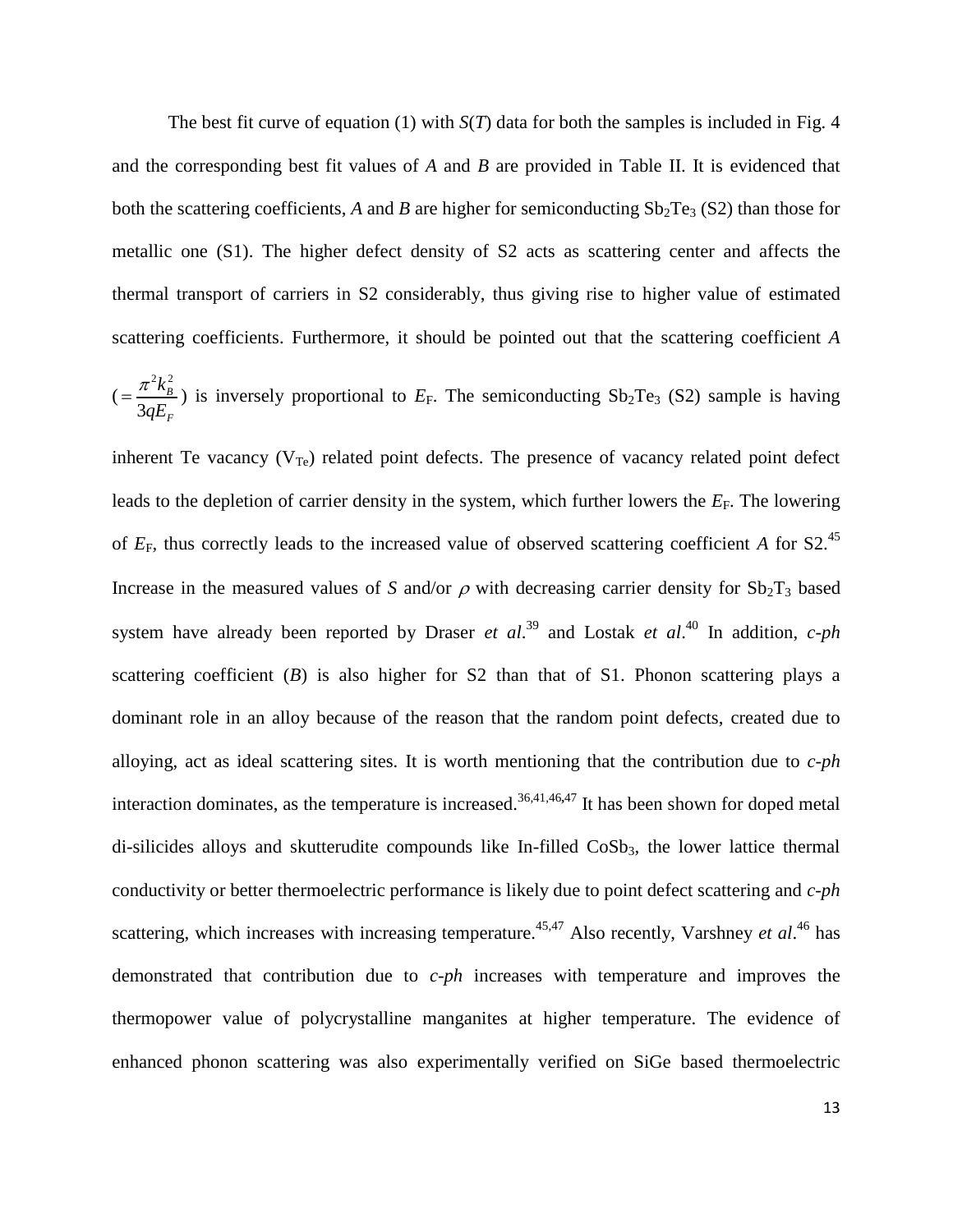materials.<sup>48</sup> Phonon scattering is an effective route leading to the reduction of lattice thermal conductivity and better performance in thermoelectric materials. However, it should be clearly mentioned that several efforts have been made to study the effect of scattering on thermal conductivity and *ZT*. 49,50 But not much attention has been given to reveal the effect of scattering on PF, which is also an important factor in controlling the efficiency of a TE material.

The calculated thermal variation of PF for S1 and S2 are displayed in Fig. 5. The PF is

calculated from experimental values of *S* and  $\rho$ . The PF values of both the samples increase monotonically with increasing temperature. Moreover, the value of PF obtained here for semiconducting sample (S2) is higher than that of its metallic counterpart (S1) in the whole temperature range investigated. It has already been established that the defect density is higher



FIG. 5. Temperature dependent power factor of semiconducting  $(S2)$  and metallic  $(S1)$   $Sb<sub>2</sub>Te<sub>3</sub>$ .

in S2. These defect states, predominantly  $V_{Te}$  as well as segregated Te increase disorder in the crystal lattice and scatter the charge carriers along with phonons so that both the values of  $\rho$  and *S* increase for S2. The enhancement in the thermopower, *S* outweighs the increase in  $\rho$ , which causes the PF of S2 to increase (Fig. 5). The higher value of PF for S2 than that of S1 suggests that the *p*-type semiconducting  $Sb<sub>2</sub>Te<sub>3</sub>$  will possess better TE performance. However, conclusive evidence should be drawn only after measuring thermal conductivity and estimating  $ZT$  of the present  $Sb_2Te_3$  samples. Similar defect state induced enhancement of TE performance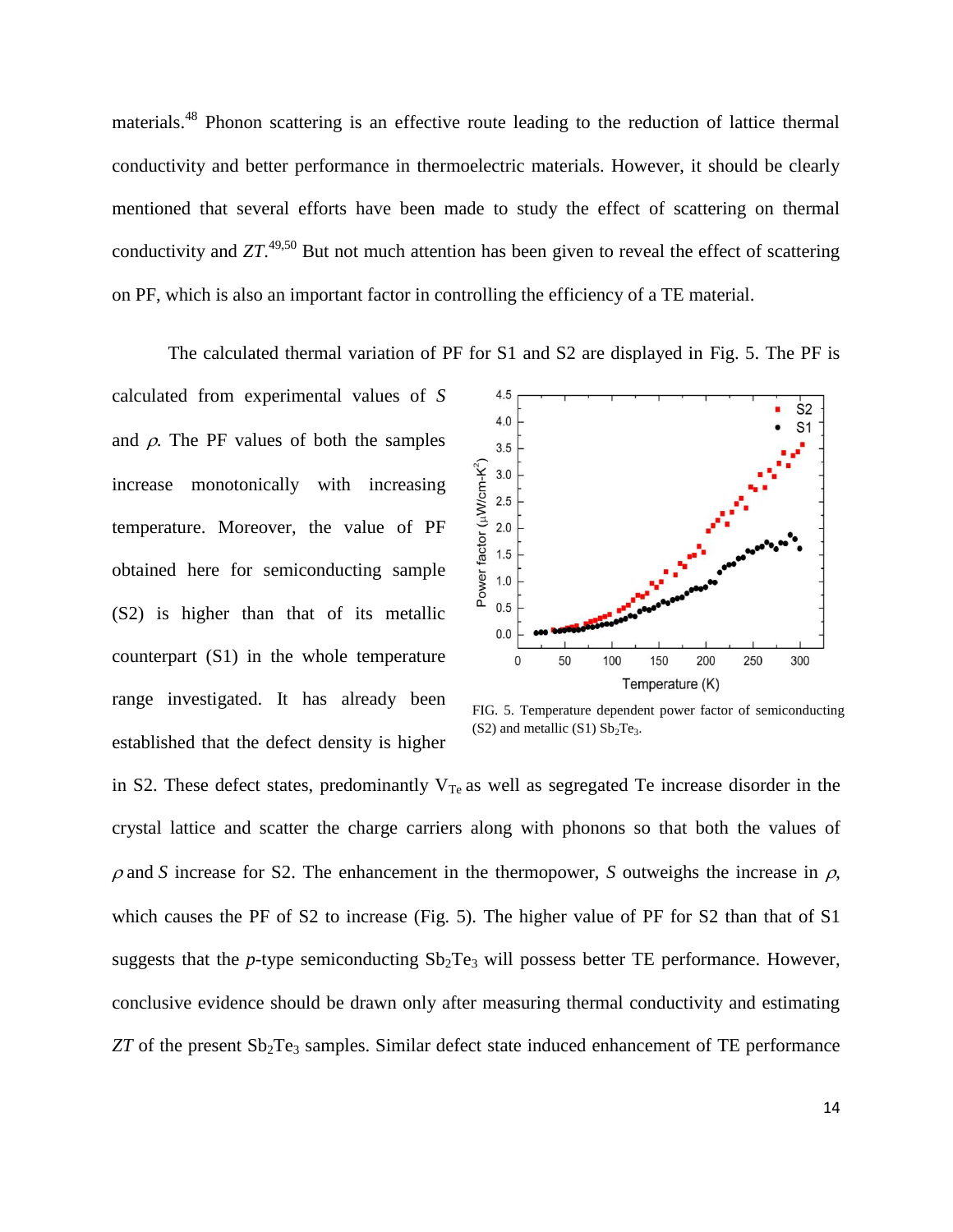has recently demonstrated by others also.<sup>45,51,52</sup> However, while explaining the thermopower data it has been realised that the S2 sample either shows depletion of carrier (hole) density or it has reduced amount of acceptor concentration. Blank *et al*. <sup>10</sup> also demonstrated that the performance of TE nano-composites can be significantly enhanced by the reduction of acceptor concentration.

### **IV. CONCLUSION**

Polycrystalline metallic and semiconducting  $Sb<sub>2</sub>Te<sub>3</sub>$  samples are synthesized by tuning the annealing condition. A higher value of strain in semiconducting  $Sb<sub>2</sub>Te<sub>3</sub>$  in comparison with its metallic counterpart is analyzed from the XRD studies in details using Popa model incorporated in Rietveld refinement code MAUD. Raman spectroscopic studies also supported the presence of defect in the semiconducting phase from the observations of Raman active mode of Te and broadening of the symmetry allowed vibrational modes. Te vacancy  $(V_{Te})$  is formed due to higher saturation vapor pressure of Te and it leads to the segregation in minute amount in the matrix of semiconducting  $Sb_2Te_3$  sample. Temperature dependent resistivity,  $\rho(T)$  plots also confirm the presence of metallic and semiconducting phases in these samples. The  $\rho(T)$  curve of metallic Sb<sub>2</sub>Te<sub>3</sub> sample is fitted with the power-law expression  $\rho = \rho_0 + AT^n$ , with an unusual value of the exponent, *n*=1.66 indicating presences of an unconventional metallic phase in the sample. It has been realized that the surface states are often mixed with the bulk state, giving rise to the observed metallicity in  $Sb_2Te_3$ . The temperature dependence of thermopower,  $S(T)$  data for both the samples increases monotonically with increasing temperature and the positive value of it indicates *p*-type nature of the synthesized samples. The  $\rho(T)$ ,  $S(T)$  as well as temperature dependence of power factor (PF) indicate higher value of  $\rho$ , *S* and PF in semiconducting sample than those for the metallic sample. Semiconducting  $Sb_2Te_3$  hosts larger numbers of defects,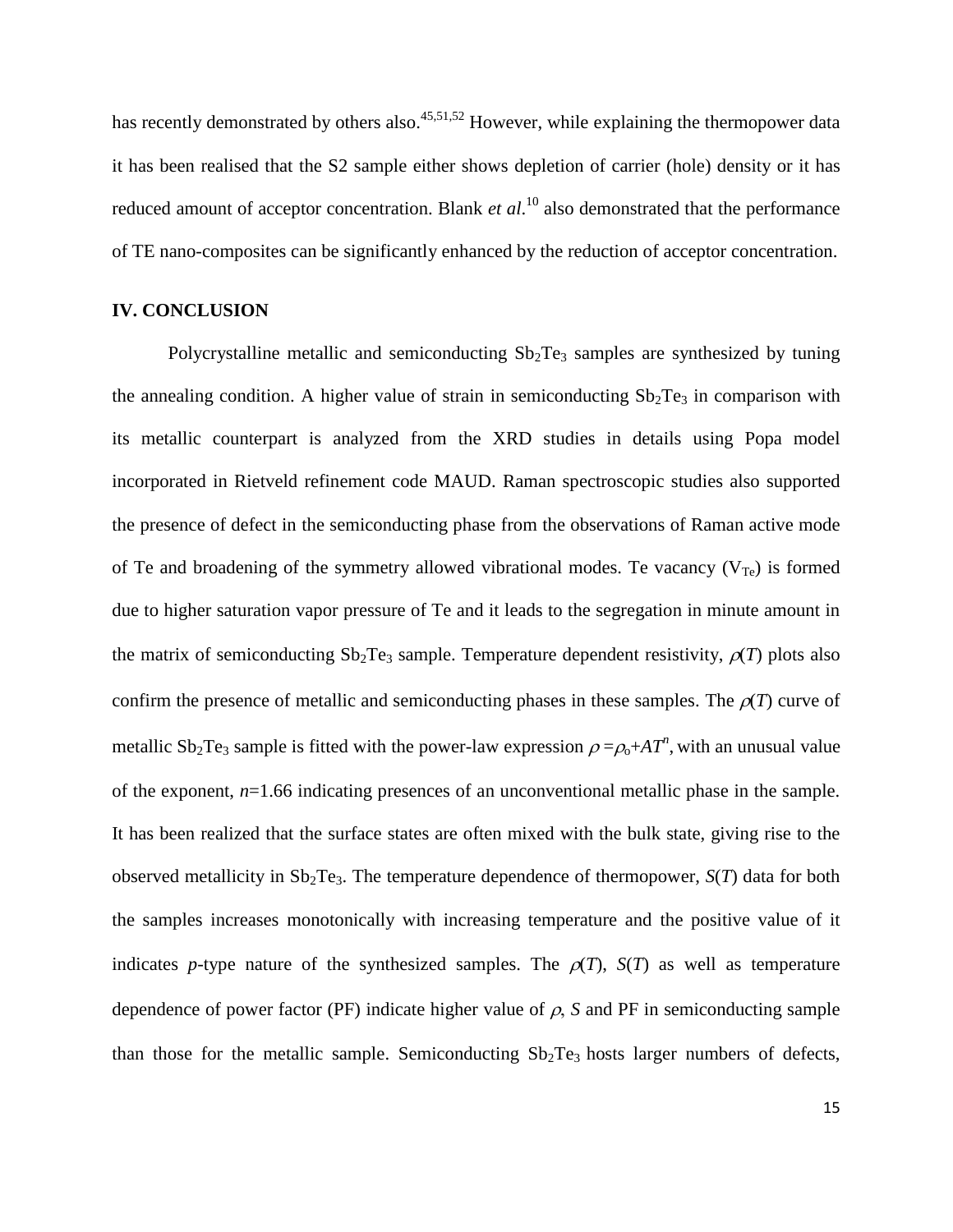predominantly  $V_{Te}$  type point defect and segregated Te in  $Sb<sub>2</sub>Te<sub>3</sub>$  matrix, which act as scattering center giving rise to increased value of  $\rho$ , *S* and PF. The role of different scattering mechanisms on the transport as well as the thermoelectric properties of  $Sb<sub>2</sub>Te<sub>3</sub>$  has been discussed and it is concluded that the sample with higher carrier and phonon scattering strength possess higher PF. We have clearly demonstrated that the incorporation of defects in  $Sb<sub>2</sub>Te<sub>3</sub>$  system represents a good opportunity for improving its thermoelectric performance.

### **Acknowledgment:**

This work is supported by Department of Science and Technology (DST), Govt. of India and UGC-DAE CSR, Kalpakkam node in the form of sanctioning research project, reference no. SR/FTP/PS-25/2009 and CSR-KN/CRS-65/2014-15/505. Authors KM and DD are thankful to UGC, Govt. of India and UGC-DAE CSR, Govt. of India, respectively for providing research fellowships.

### **References:**

<sup>1</sup>K. M. F. Shahil, M. Z. Hossain, V. Goyal, and A. A. Balandin, J. Appl. Physics 111, 054305 (2012).

<sup>2</sup>W. Shi, L. Zhou, S. Song, J. Yang, and H. Zhang, Adv. Mater **20**, 1892 (2008).

- <sup>3</sup>P. Dutta, D. Bhoi, A. Midya, N. Khan, P. Mandal, S. S. Samatham, and V. Ganesan, Appl. Phys. Lett. **100**, 251912 (2012).
- <sup>4</sup>X. Chen, H. D. Zhou, A. Kiswandhi, I. Miotkowski, Y. P. Chen, P. A. Sharma, A. L. Lima Sharma, M. A. Hekmaty, D. Smirnov, and Z. Jiang, Appl. Phys. Lett. **99**, 261912 (2011).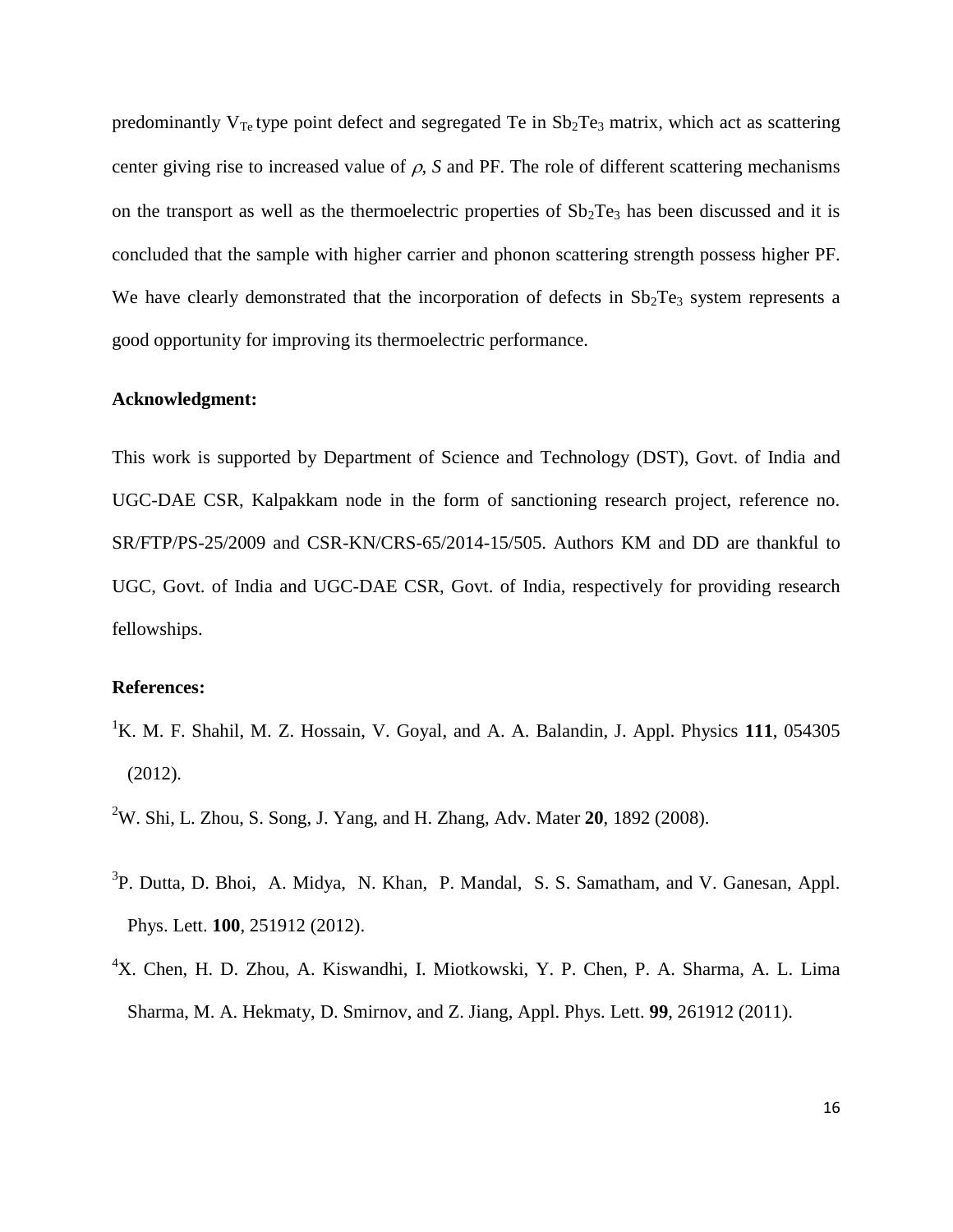- <sup>5</sup>Y. Kim, X. Chen, Z. Wang, J. Shi, I. Miotkowski, Y. P. Chen, P. A. Sharma, A. L. Lima Sharma, M. A. Hekmaty, Z. Jiang, and D. Smirnov, Appl. Phys. Lett. **100**, 071907 (2012).
- <sup>6</sup>M. Wuttig and N. Yamada, Nature Mater 6, 824 (2007).
- <sup>7</sup>G.S. Nolas, J. Sharp, and H.J. Goldsmid, *Thermoelectrics: Basic principles and New materials Developments* (Springer, New York, 2001).
- <sup>8</sup>V. A. Kulbachinskii, A. Y. Kaminsky, K. Kindo, Y. Narumi, K. Suga, S. Kawasaki, M. Sasaki, N. Miyajima, G. R. Wu, P. Lostak, and P. Hajek, Phys. stat. sol. (b) **229**, 1467 (2002).
- <sup>9</sup>V. A. Kulbachinskii, Z. M. Dashevskii, M. Inoue, M. Sasaki, H. Negishi, W. X. Gao, P. Lostak, J. Horak, and A. de Visser, Phys. Rev. B **52**, 10915 (1995).
- $10V$ . D. Blank, S. G. Buga, V. A. Kulbachinskii, V. G. Kytin, V. V. Medvedev, M. Yu. Popov, P. B. Stepanov, and V. F. Skok, Phys. Rev. B **86**, 075426 (2012).
- <sup>11</sup>S. V. Dordevic, M. S. Wolf, N. Stojilovic, H. Lei, and C. Petrovic, J. Phys.: Condens. Matter **25**, 075501 (2013).
- <sup>12</sup>R. Sehr and L. R. Testardi, J. Phys. Chem. Solids **23,** 1219 (1962).
- <sup>13</sup>V. A. Kulbachinski, H. Ozaki, Y. Miyahara, and K. Funagai, J. Exp. Theor. Phys, **97**, 1212, (2003).
- <sup>14</sup>K. Malik, D. Das, D. Mondal, D. Chattopadhyay, A. K. Deb, S. Bandyopadhyay, and A. Banerjee, J. Appl. Phys. **112**, 083706 (2012).
- <sup>15</sup>J. G. M. Van Berkum, G. J. M. Sprong, T. de Keijser, R. Delhez, and E. J. Sonneveld, Powder Diffr. **10**, 129 (1995).
- $16L$ . Lutterotti, S. Matthies, and H. R. Wenk, in Proceeding of ICOTOM14, edited by J.A. Spunar (National Research Council of Canada, Ottawa, 1999) p.1599; IUCr: Newsl. CPD **21**, 14 (1999).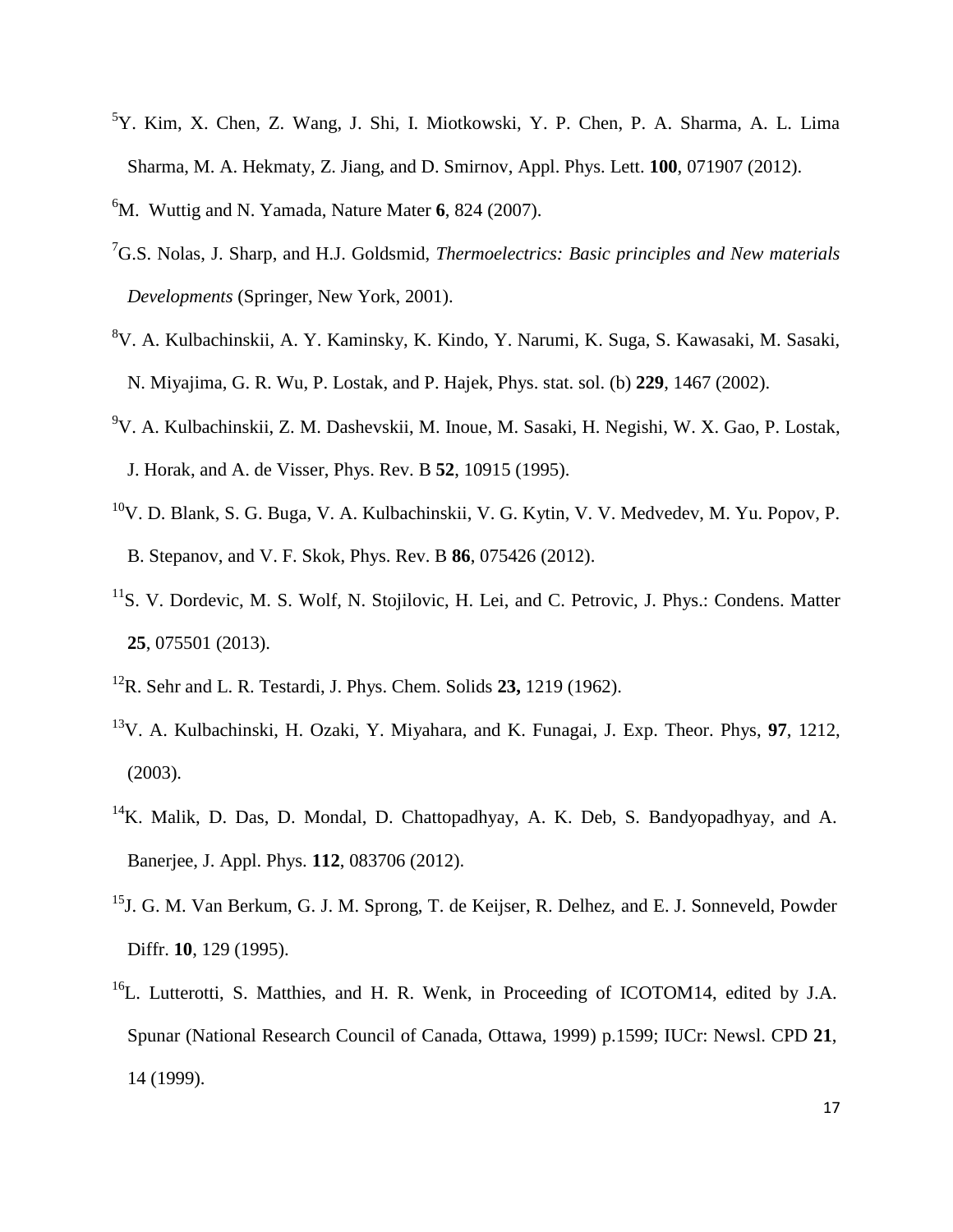- <sup>17</sup>N. C. Popa, J. Appl. Cryst*.* **31**, 176 (1998).
- <sup>18</sup>B. D. Cullity, and S. R. Stock, *Elements of X-Ray Diffraction* (Prentice Hall, New Jersey, 2001)-3<sup>rd</sup> Edition
- <sup>19</sup>C. Suryanarayana, and M. G. Norton, *X-Ray Diffraction: A Practical Approach* (Plenum Press, New York, 1998).
- <sup>20</sup>A. Singh, C. Moriyoshi, Y. Kuroiwa, and D. Pandey, Phys. Rev. B **88**, 024113 (2013).
- <sup>21</sup>G. C. Sosso, S. Caravati, and M. Bernasconi, J. Phys.: Condens. Matter **21,** 095410 (2009).
- <sup>22</sup>S. M. Souza, D. M. Triches, J. C. de Lima, T. A. Grandi, and R. S. de Biasi, Physica B **405**, 2807 (2010).
- $^{23}$ K. A. Kokh, V. V. Atuchin, T. A. Gavrilova, N. V. Kuratieva, N. V. Pervukhina, and N. V. Surovtsev, Solid State Commun. **177**, 16 (2014).
- $^{24}R$ . T. Downs, The RRUFF Project: an integrated study of the chemistry, crystallography, Raman and infrared spectroscopy of minerals (19th General Meeting of the International Mineralogical Association in Kobe, Japan, 2006).
- <sup>25</sup>B. H. Torrie, Solid State Commun. **8**, 1899 (1970).
- <sup>26</sup>N. Kh. Abrikosov, L. V. Poretskaya, and I. P. Ivanova, Zh. Neorg. Khim. **4**, 2525 (1959).
- <sup>27</sup> G. Lucazeau, J. Raman Spectrosc. **34**, 478 (2003).
- <sup>28</sup> J. Horak, C. Drasar, R. Novotny, S. Karamazov, and P. Lostak, Phys. Stat. Sol. (a) **149,** 549 (1995).
- <sup>29</sup>S. Y. Wang, W. J. Xie, H. Li, and X. F. Tang, Intermetallics **19**, 1024 (2011).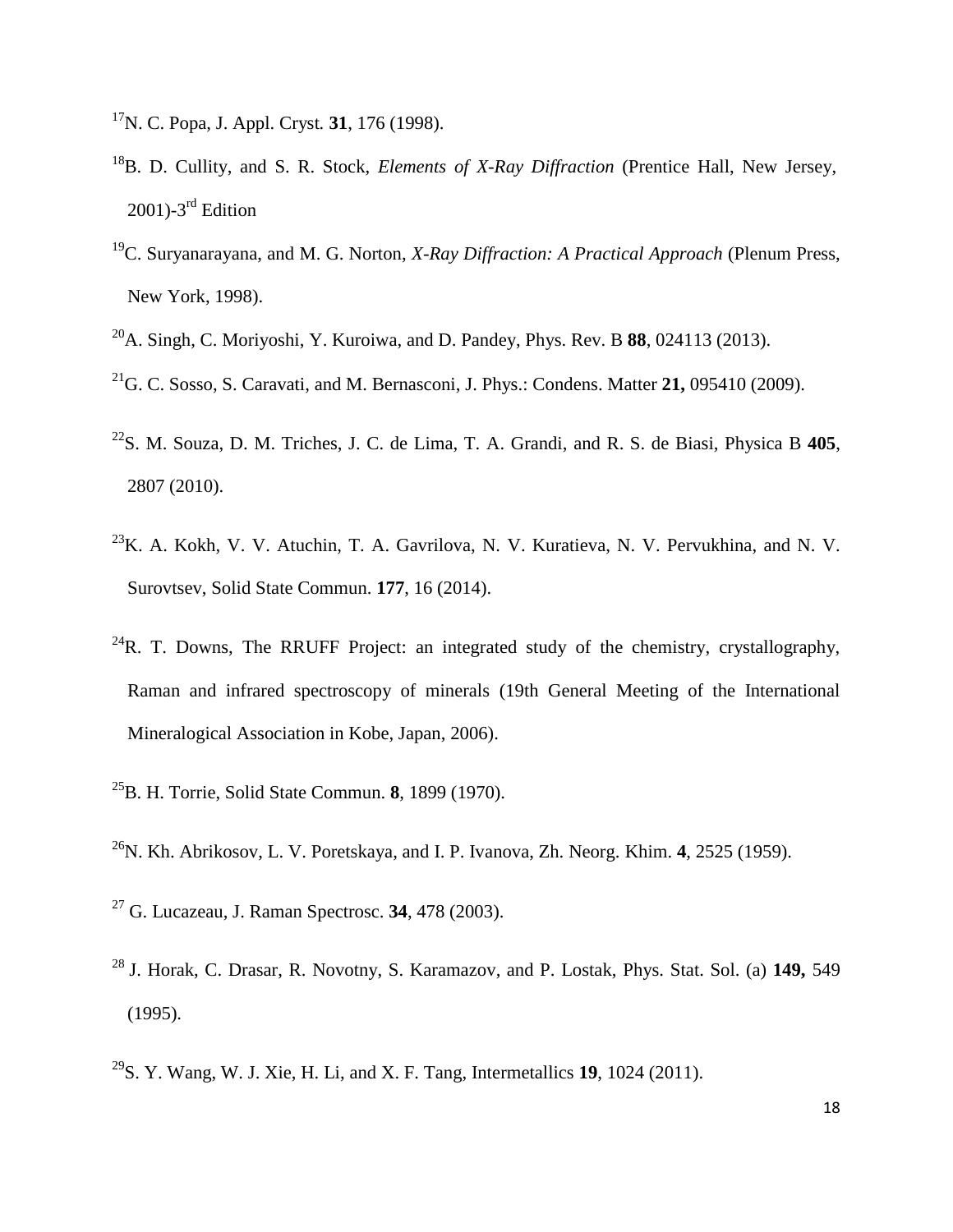- <sup>30</sup> X. Cai, X. Fan, Z. Rong, F. Yang, Z. Gan, and G. Li, J. Phys. D: Appl. Phys **47**, 115101 (2014).
- $31$  N. P. Butch, K. Kirshenbaum, P. Syers, A. B. Sushkov, G. S. Jenkins, H. D. Drew, and J. Paglione, Phys. Rev. B **81**, 241301(R) (2010).
- <sup>32</sup> Z. Ren, A. A. Taskin, S. Sasaki, K. Segawa, and Y. Ando, Phys. Rev. B **84**, 165311 (2011).
- <sup>33</sup> J. G. Analytis, J. Chu, Y. Chen, F. Corredor, R. D. McDonald, Z. X. Shen, and I. R. Fisher, Phys. Rev. B **81**, 205407 (2010).
- <sup>34</sup> D. Kong, Y. Chen, J. J. Cha, Q. Zhang, J. G. Analytis, K. Lai, Z. Liu, S. S. Hong, K. J. Koski, S. K. Mo, Z. Hussain, I. R. Fisher, Z. X. Shen, and Y. Cui, Nat. Nanotechnol. **6**, 705 (2011).
- <sup>35</sup>A. Banerjee, B. Fauqué, K. Izawa, A. Miyake, I. Sheikin, J. Flouquet, B. Lenoir, and K. Behnia, Phys. Rev B **78**, 161103(R) (2008).
- <sup>36</sup>K. Malik, D. Das, S. Bandyopadhyay, P. Mandal, A. K. Deb, V. Srihari, and A. Banerjee, Appl. Phys. Lett. **103**, 242108 (2013).
- $37V$ . A. Kulbachinskii, V. G. Kytin, A. A. Kudryashov, and R. A. Lunin, J. Solid State Chem. **193**, 83 (2012).
- <sup>38</sup>J. S. Dyck, W. Chen, and C. Uher, Phys. Rev B **66**, 125206 (2002).
- <sup>39</sup>P. Lostak, C. Drasar, J. Horak, Z. Zhou, J. S. Dyck, and C. Uher, J. Solid State Chem. **67**, 1457 (2006).
- <sup>40</sup>C. Drasar, M. Steinhart, P. Lostak, H. K. Shin, J. S. Dyck, and C. Uher, J. Solid State Chem. **178**, 1301 (2005).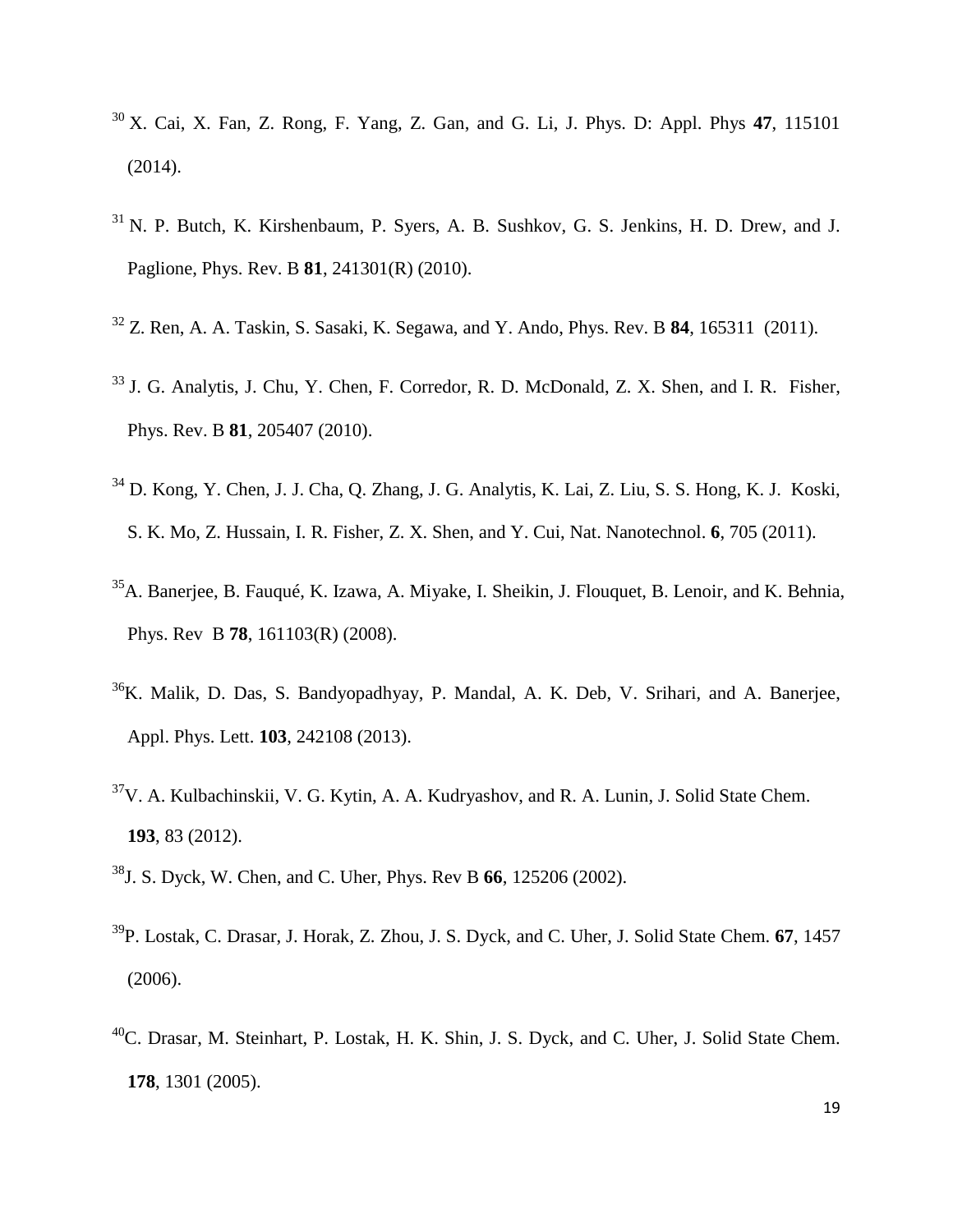- G. S. Okhram, AIP Advances **2**, 012178 (2012).
- R. D. Barnard, *Thermoelectricity in metals and alloys* (Taylor & Francis, London, 1972).
- M. S. Narayana and N. G. Krishna, Phys. Status Solidi A **202**, 2731 (2005).
- O. Madelung, Semiconductors: Data Handbook (Springer, Berlin, 2004).
- C. S. Lue, C. N. Kuo, J. Y. Huang, H. L. Hsieh, H. Y. Liao, B. Ramachandran, and Y. K. Kuo, J. Phys. D: Appl. Phys. **46**, 315303 (2013).
- D. Varshney and D. Choudhary, J. Adv. Ceramics **3**, 224 (2014).
- J. Leszczynski, V. Ros, B. Lenoir, A. Dauscher, C. Candolfi, P. Masschelein, J. Hejtmanek, K. Kutorasinski, J. Tobola, R. I. Smith, C. Stiewe, and E. M¨ uller, J. Phys. D: Appl. Phys **46,**  (2013).
- C. B. Vining, W. Laskow, J. O. Hanson, R. R. Vanderbeck, and P. D. Gorsuch, J. Appl. Phys. , 4333 (1991).
- G. J. Snyder and E. S. Toberer, Nature Mater. **7**, 105 (2008).
- M. S. Dresselhaus, G. Chen, M. Y. Tang, R. G. Yang, H. Lee, D. Z. Wang, Z. F. Ren, J. P. Fleurial, and P. Gogna, Adv. Mater. **19**, 1043 (2007).
- R. Basu, S. Bhattacharya, R. Bhatt, A. Singh, D. K. Aswal, and S. K. Gupta, Journal of Electron. Mater. **42**, 2292 (2013).
- X. Cai, X. Fan, Z. Rong, F. Yang, Z. Gan, and G. Li, J. Phys. D: Appl. Phys. **47**, 115101 (2014).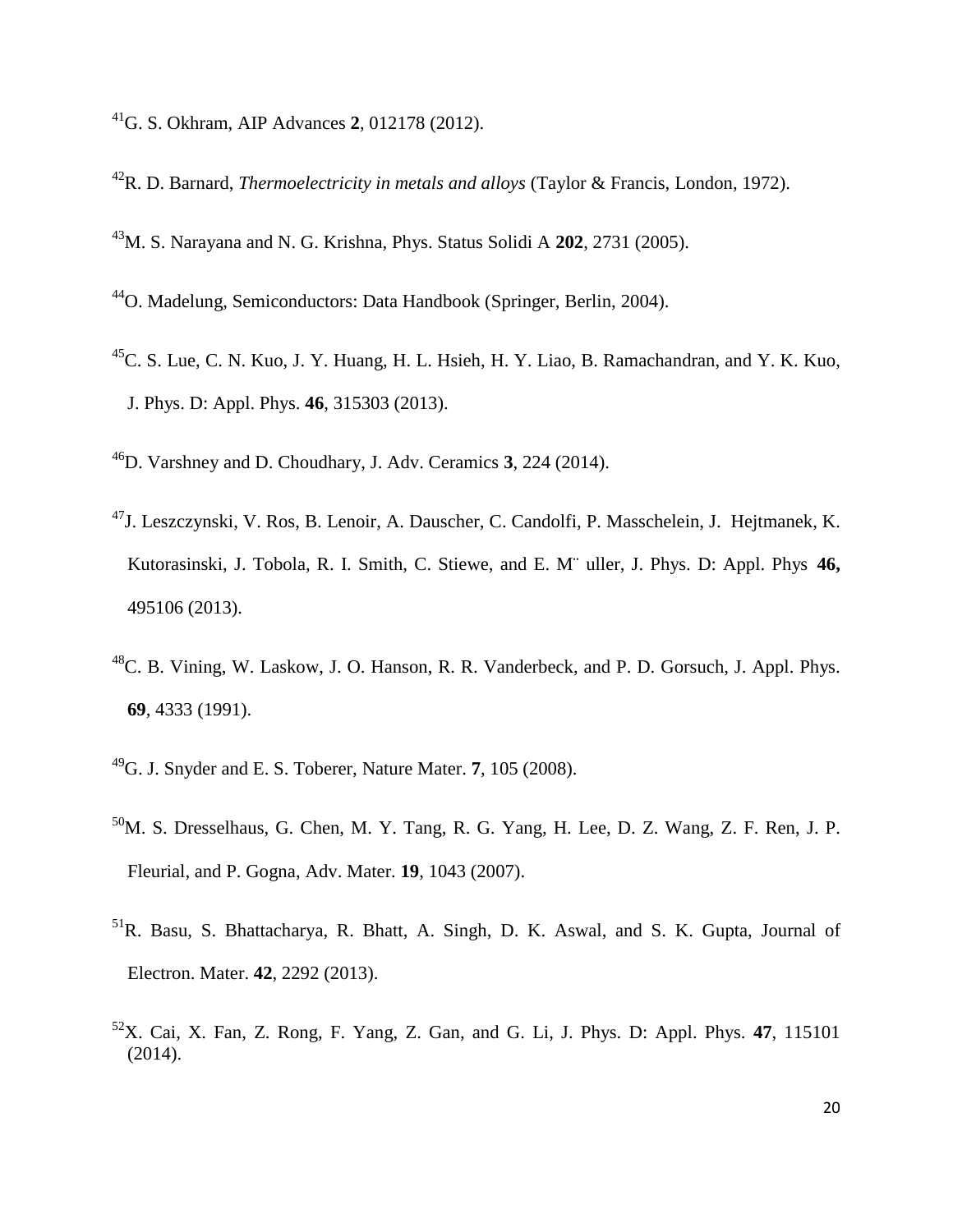**TABLE I.** Rietveld refinement parameters, viz., lattice parameters, unit cell volume, grain size and strain, positional coordinates, site occupancy, Debye-Waller factor (B<sub>iso</sub>), sample height offset parameter ( $Z_{disp}$ ), reliability parameters  $[R_w(\%), R_b(\%)$ ,  $R_{exp}(\%)$ ] and goodness of fit (Gof or  $\chi^2$ ) value, as obtained using MAUD software for semiconducting and metallic Sb<sub>2</sub>Te<sub>3</sub> samples. The corresponding values of the estimated errors are also given.

| Phase                        | $Sb_2Te_3[R\overline{3}m]$<br>(Semiconducting)                                                                            | $Sb_2Te_3[R\overline{3}m]$<br>(Metallic)                                                                                                    |
|------------------------------|---------------------------------------------------------------------------------------------------------------------------|---------------------------------------------------------------------------------------------------------------------------------------------|
| Cell $(\AA)$                 | a: $4.2568 + 5.7 \times 10^{-5}$<br>c: $30.3193 + 1.0 \times 10^{-3}$                                                     | a: $4.2558 + 4.3 \times 10^{-5}$<br>c: $30.3629 + 7.4 \times 10^{-4}$                                                                       |
| Cell Vol. $(\AA^3)$          | 475.79                                                                                                                    | 476.25                                                                                                                                      |
| Size in nm (hkl)             | 11(006), 12(015), 9(1010), 12<br>(110), 10(205), 12(0210),<br>10(1115), 12(125), 10(2110)                                 | 21(006), 19(015), 14(1010), 16(110), 1<br>3(205), 19(0210), 16(1115), 17(125),<br>14(2110)                                                  |
| Strain x $10^{-3}$ (hkl)     | 6.4 (006), $1.2 \times 10^{-2}$ (015),<br>2.7(1010), 2.7(110), 3.2(205),<br>0.31(0210), 2.4(1115), 2.4(125),<br>2.9(2110) | 5.2 (006), 6.0 $\times 10^{-4}$ (015), 2.8<br>$(1010), 1.5(110), 1.5(205), 8.1 \times 10^{-2}$<br>(0210), 2.4(1115), 1.5(125),<br>1.3(2110) |
| $Sb_x/Sb_y/Sb_z$             | $0.0 / 0.0 / 0.3992 + 4.7 \times 10^{-5}$                                                                                 | $0.0 / 0.0 / 0.3994 + 4.1 \times 10^{-5}$                                                                                                   |
| $Tel_x/Tel_v/Tel_z$          | $0.0 / 0.0 / 0.7874 + 2.6 \times 10^{-5}$                                                                                 | $0.0 / 0.0 / 0.7874 + 2.4 \times 10^{-5}$                                                                                                   |
| $Te2_x/Te2_y/Te2_z$          | 0.0/0.0/0.0                                                                                                               | 0.0/0.0/0.0                                                                                                                                 |
| $B_{iso Sb/Te1/Te2}$         | Sb: $2.686 \pm 0.029$<br>Te1: $1.452 \pm 0.035$<br>Te2: $0.130 \pm 0.030$                                                 | Sb: $2.619 \pm 0.026$<br>Te1: $1.522 \pm 0.032$<br>Te2: $0.147 \pm 0.029$                                                                   |
| Site occupancy<br>Sb/Tel/Te2 | $1.0 / 1.0 / 0.973 + 4.3 \times 10^{-3}$                                                                                  | 1.0 / 1.0 / 1.0                                                                                                                             |
| $Z_{disp.}$                  | $0.2612 + 0.0021$                                                                                                         | $0.2544 + 0.0013$                                                                                                                           |
| $R_{w}$ (%)                  | 3.690                                                                                                                     | 3.941                                                                                                                                       |
| $R_b(\%)$                    | 2.872                                                                                                                     | 3.091                                                                                                                                       |
| $R_{exp}(\% )$               | 2.083                                                                                                                     | 2.104                                                                                                                                       |
| Gof                          | 1.771                                                                                                                     | 1.873                                                                                                                                       |